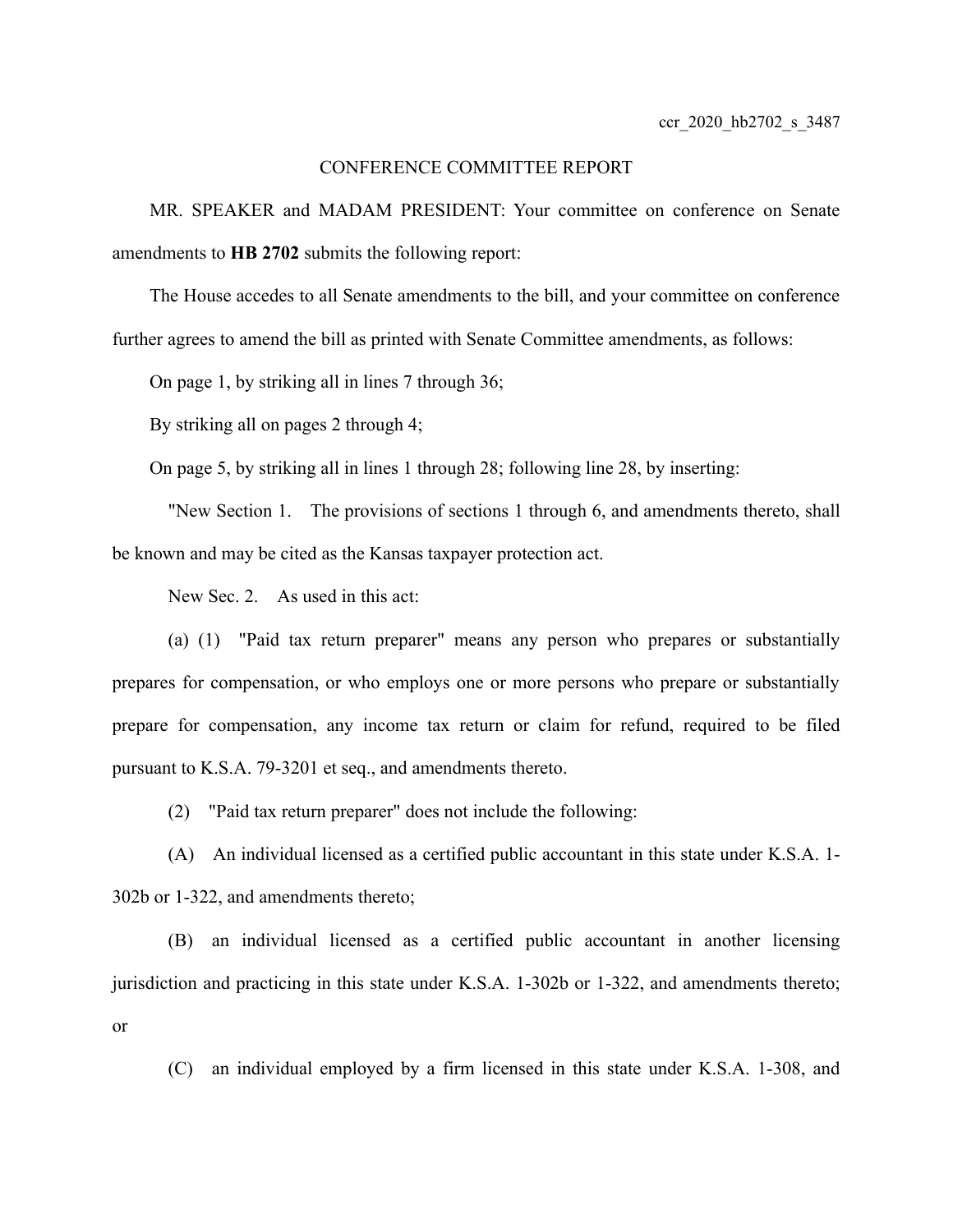amendments thereto, and preparing a return under the supervision of an individual described in subparagraph  $(A)$  or  $(B)$ .

(b) "Secretary" means secretary of the Kansas department of revenue.

New Sec. 3. (a) On and after January 1, 2021, any income tax return or claim for refund prepared or substantially prepared by a paid tax return preparer shall be signed by the paid tax return preparer and shall bear the paid tax return preparer's federal internal revenue service preparer tax identification number. Any paid tax return preparer who fails to sign the income tax return or claim for refund or who fails to provide the preparer's federal internal revenue service preparer tax identification number shall pay a civil penalty of \$50 for each such failure to the Kansas department of revenue, unless it can be shown that the failure was due to reasonable cause and not willful or reckless conduct. The penalty imposed on any paid tax return preparer with respect to returns or claims for refund filed during any calendar year shall not exceed \$25,000 per paid tax return preparer.

(b) The penalty shall be imposed pursuant to this section upon the written order of the secretary or the secretary's designee to the paid tax return preparer who committed the violation. Such order shall state the violation, the penalty to be imposed and the right of the paid tax return preparer to appeal the order. Such order shall be subject to appeal and review in the manner provided by the Kansas administrative procedure act.

(c) Any penalty collected pursuant to this section shall be remitted to the state treasurer in accordance with the provisions of K.S.A. 75-4215, and amendments thereto. Upon receipt of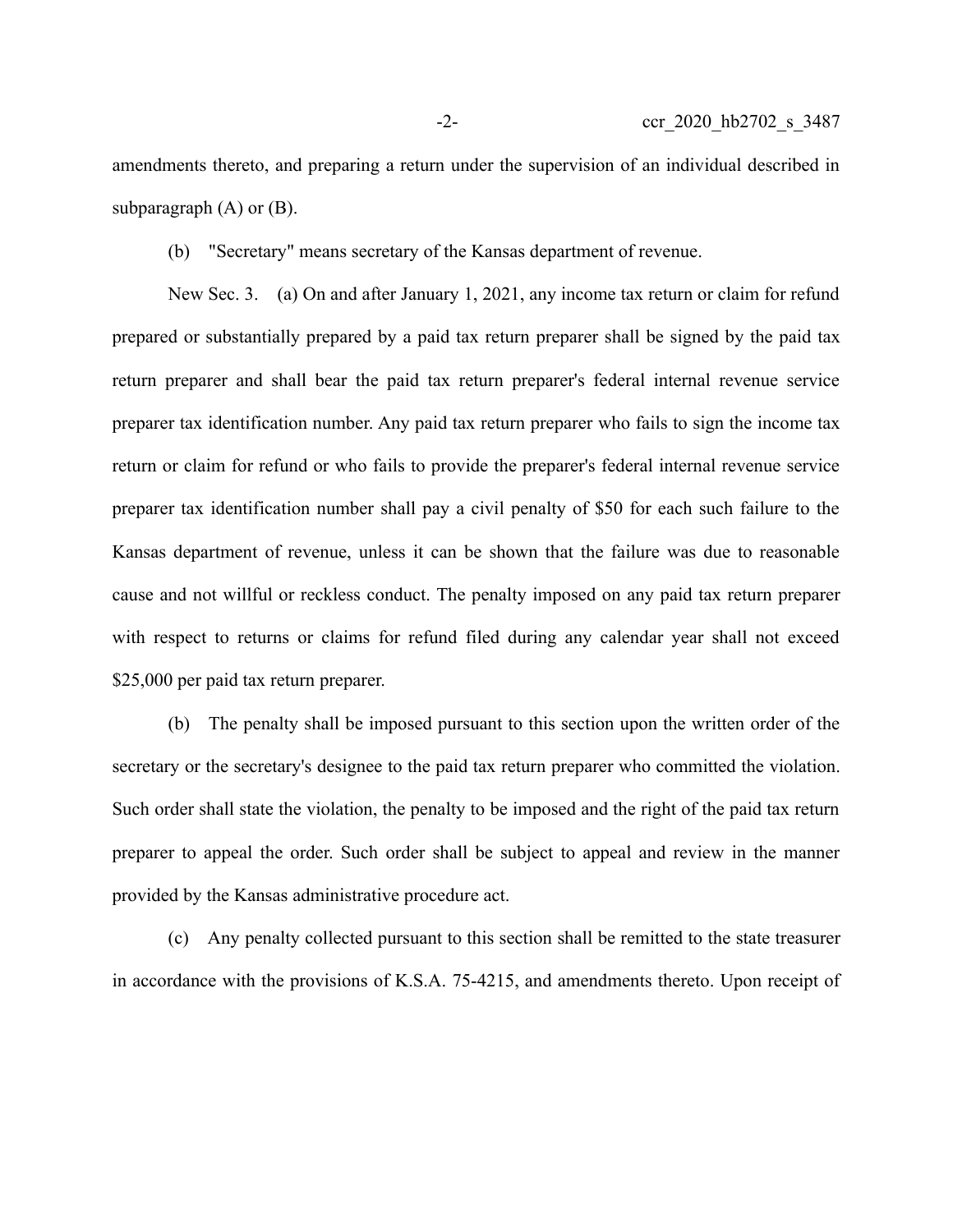each such remittance, the state treasurer shall deposit the entire amount in the state treasury to the credit of the state general fund.

New Sec. 4. (a) The secretary or the secretary's designee is hereby authorized to enjoin any person from engaging in conduct described in subsection (b) or from further action as a paid tax return preparer under the provisions of the Kansas taxpayer protection act who is found to be in violation of this act. The secretary or the secretary's designee shall be entitled in any proceeding brought for such purpose to have an order restraining such person from engaging in conduct in violation of the provisions of this act. No bond shall be required for any such restraining order or for any temporary or permanent injunction issued in such proceedings. The secretary may commence suit in a court of competent jurisdiction to enjoin any paid tax return preparer from further engaging in any conduct described in subsection (b) or from further action as a paid tax return preparer in this state. The secretary may request the assistance of the attorney general or the attorney general's duly authorized designee to enforce provisions of this section.

(b) In an action pursuant to subsection (a), the court may enjoin the paid tax return preparer from further engaging in any conduct described in this subsection, if the court finds that injunctive relief is appropriate to prevent the occurrence of such conduct. The court may issue an injunction when the paid tax return preparer has engaged in any of the following conduct:

(1) Prepared any income tax return or claim for refund that includes an understatement of a taxpayer's liability due to an unreasonable position. As used in this subsection, "unreasonable position" means the same as defined by section 6694(a)(2) of the federal internal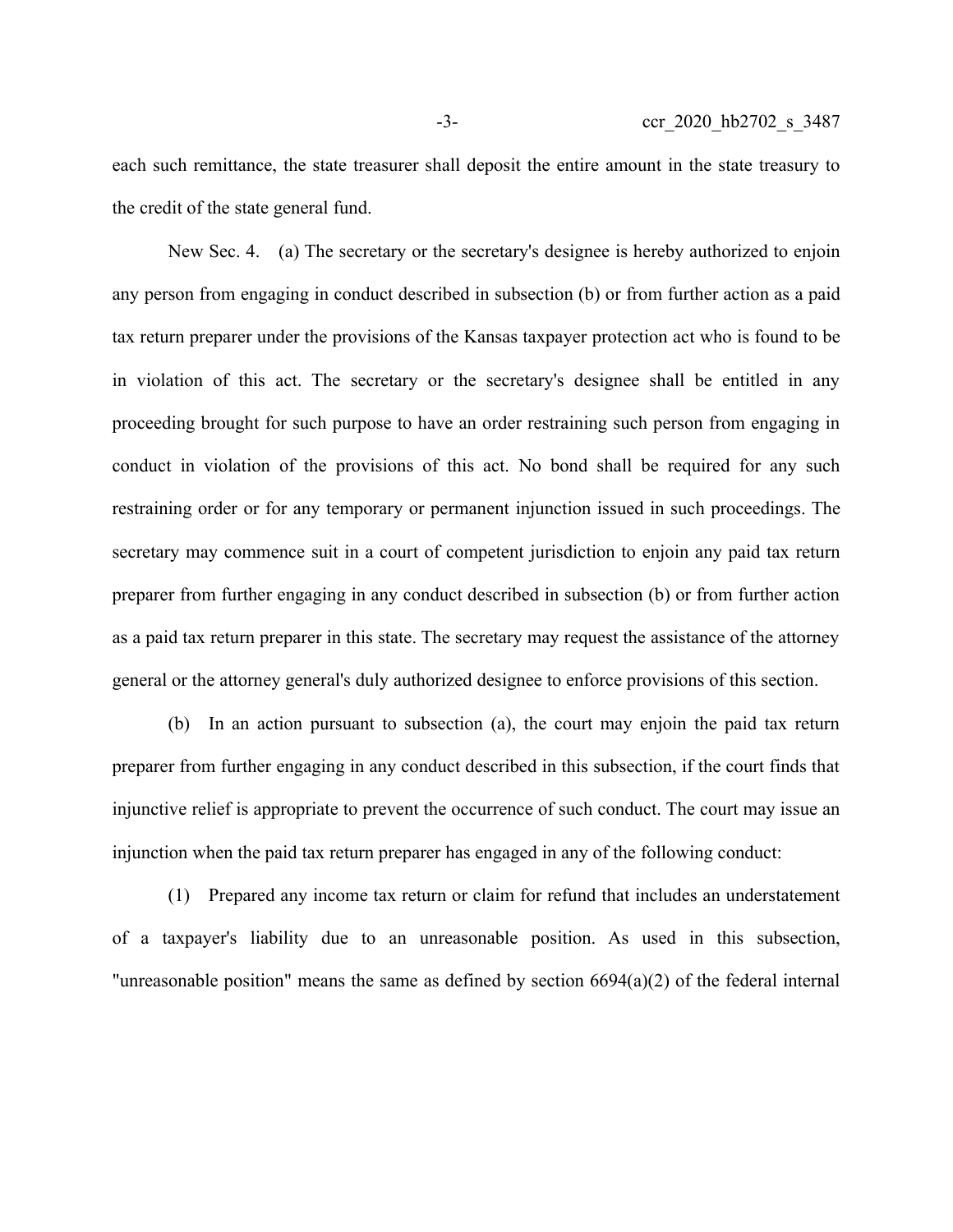revenue code;

(2) prepared any income tax return or claim for refund that includes an understatement of a taxpayer's liability due to the paid tax return preparer's willful or reckless conduct. As used in this subsection, "willful or reckless conduct" means the same as defined by section 6694(b)(2) of the federal internal revenue code;

- (3) where required, failed to do any of the following:
- (A) Furnish a copy of the income tax return or claim for refund;
- (B) sign the income tax return or claim for refund;
- (C) furnish an identifying number;
- (D) retain a copy of the income tax return or claim for refund; or
- (E) be diligent in determining eligibility for tax benefits;

(4) negotiated a check issued to the taxpayer by the department of revenue without the permission of the taxpayer;

(5) engaged in any conduct subject to any criminal penalty provided for in chapter 79 of the Kansas Statutes Annotated, and amendments thereto;

(6) misrepresented the paid tax return preparer's eligibility to practice before the department of revenue or otherwise misrepresented the paid tax return preparer's experience or education;

(7) guaranteed the payment of any income tax refund or the allowance of any income tax credit; or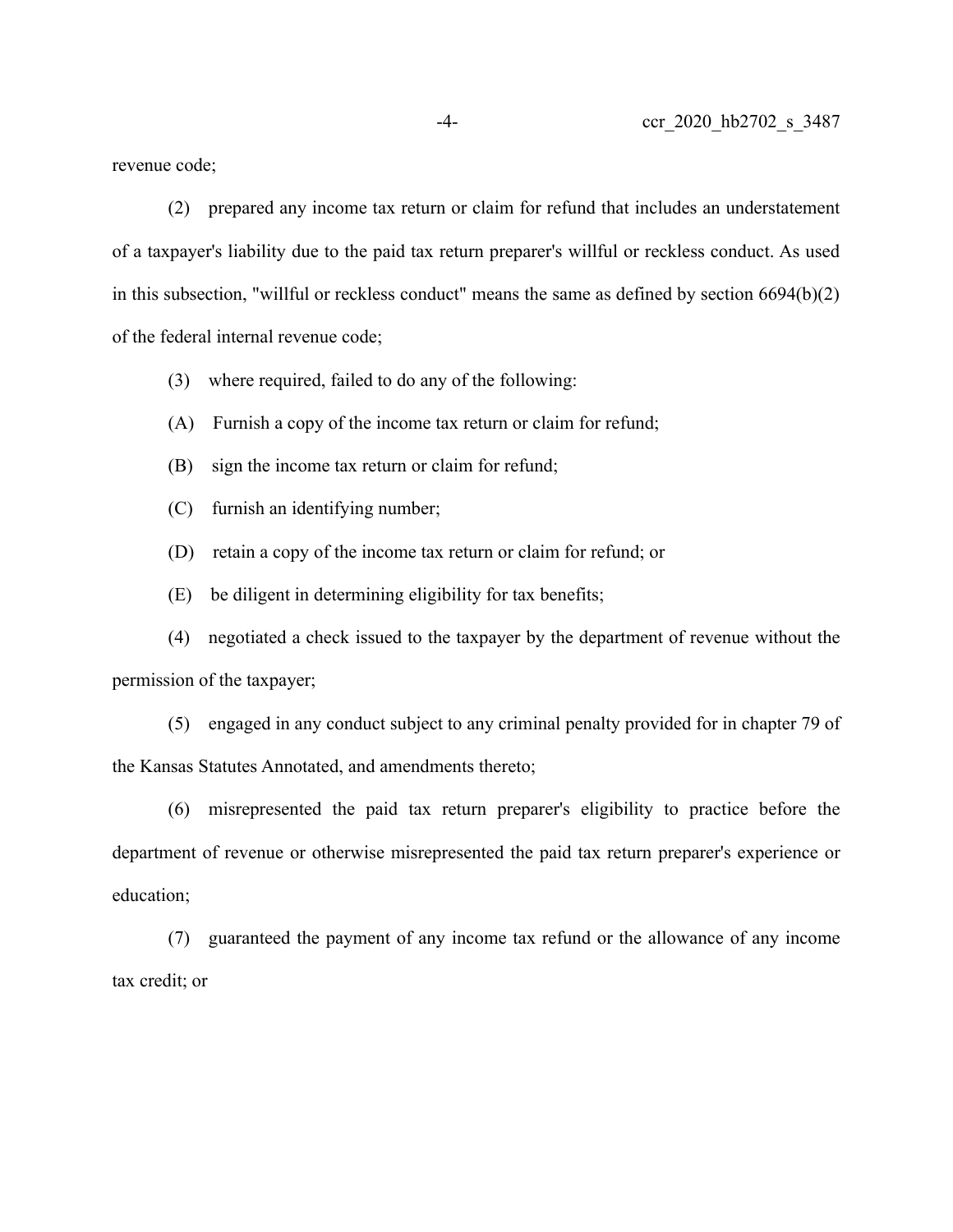(8) engaged in any other fraudulent or deceptive conduct that substantially interferes with the proper administration of the tax laws of the state of Kansas.

(c) If the court finds that a paid tax return preparer has continually or repeatedly engaged in any conduct described in subsection (b) and that an injunction prohibiting the conduct would not be sufficient to prevent the person's interference with the proper administration of the tax laws of the state of Kansas, the court may enjoin the person from acting as a paid tax return preparer in the state of Kansas. The fact that the person has been enjoined from preparing tax returns or claims for refund for the United States or any other state in the five years preceding the petition for an injunction shall establish a prima facie case for an injunction to be issued pursuant to this section. For purposes of this subsection, "state" means a state of the United States, the District of Columbia, Puerto Rico, the United States Virgin Islands or any territory or insular possession subject to the jurisdiction of the United States.

(d) The secretary or the secretary's designee shall annually report a summary of the secretary's enjoinment actions on the department of revenue's website.

New Sec. 5. (a) Preparation or substantial preparation of any income tax return or claim for refund filed pursuant to K.S.A. 79-3201 et seq., and amendments thereto, by a paid tax return preparer, whether or not a resident or citizen of this state, thereby submits the preparer to the jurisdiction of the courts of this state as to any cause of action arising from the provisions of this act.

(b) Every action pursuant to this act shall be brought in the district court of Shawnee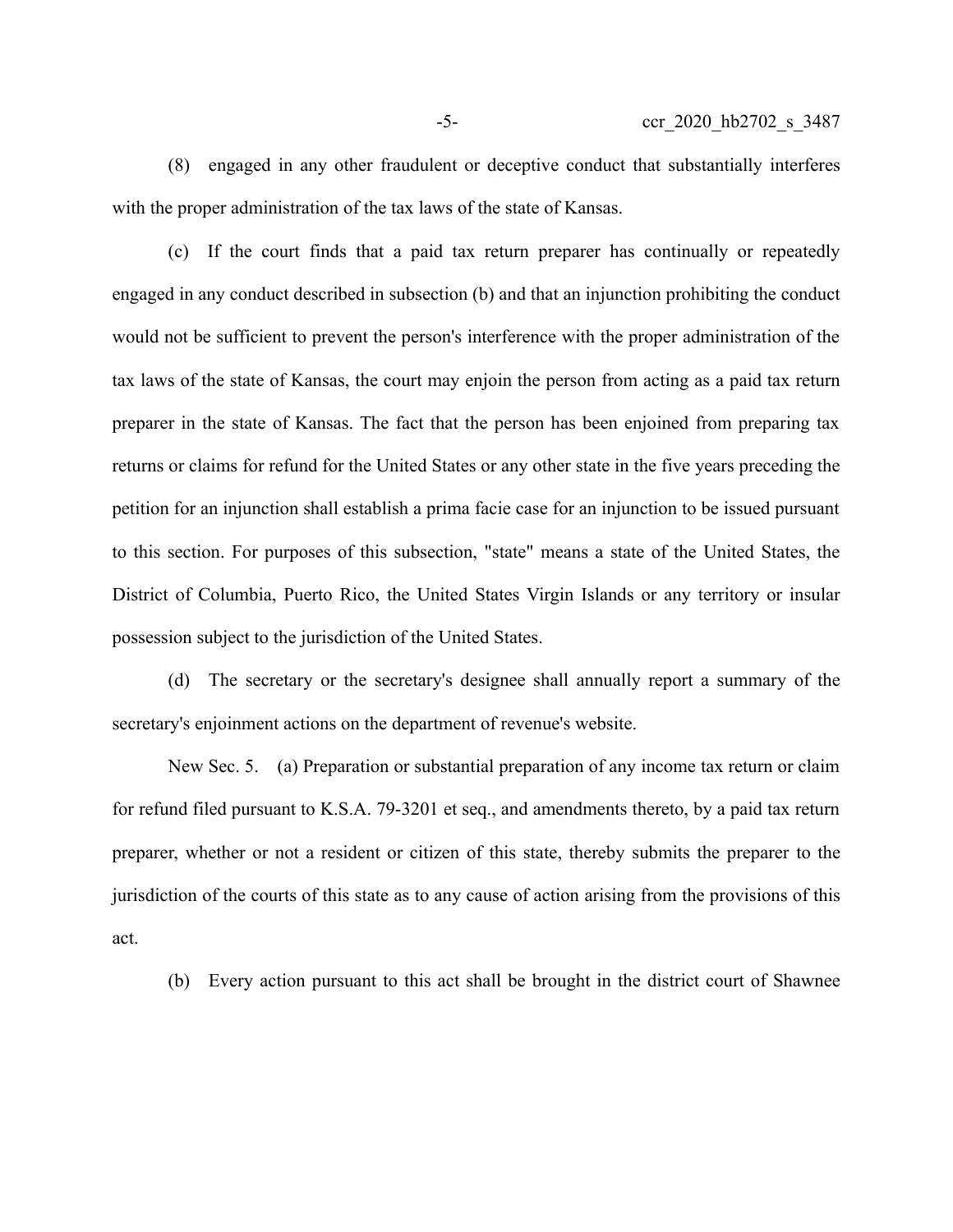county.

(c) In lieu of initiating or continuing an action or proceeding, the secretary or the secretary's designee may accept a consent judgment with respect to any act or practice declared to be a violation of this act. A consent judgment shall provide for the discontinuance by the paid tax return preparer entering the same of any act or practice declared to be a violation of this act. Any consent judgment entered into pursuant to this section shall not be deemed to admit the violation, unless it does so by its terms. Before any consent judgment entered into pursuant to this section shall be effective, it shall be approved by the district court and an entry made in the manner required for making an entry of judgment. Once such approval is received, any breach of the conditions of such consent judgment shall be treated as a violation of a court order and shall be subject to all the penalties provided by law.

New Sec. 6. The secretary may adopt rules and regulations necessary to carry out the provisions of the Kansas taxpayer protection act.

Sec. 7. K.S.A. 79-1110 is hereby amended to read as follows: 79-1110. (a) Every national banking association, bank, trust company, and savings and loan association subject to taxation under this act shall make its return and pay the tax imposed to the director of taxation on or before the 15th day of the fourth month following the close of its federal taxable year, in the same manner, except for computing the net income subject to tax, as corporations are required to make their returns and pay their taxes under the Kansas income tax act. Every such national banking association, bank, trust company and savings and loan association shall be subject to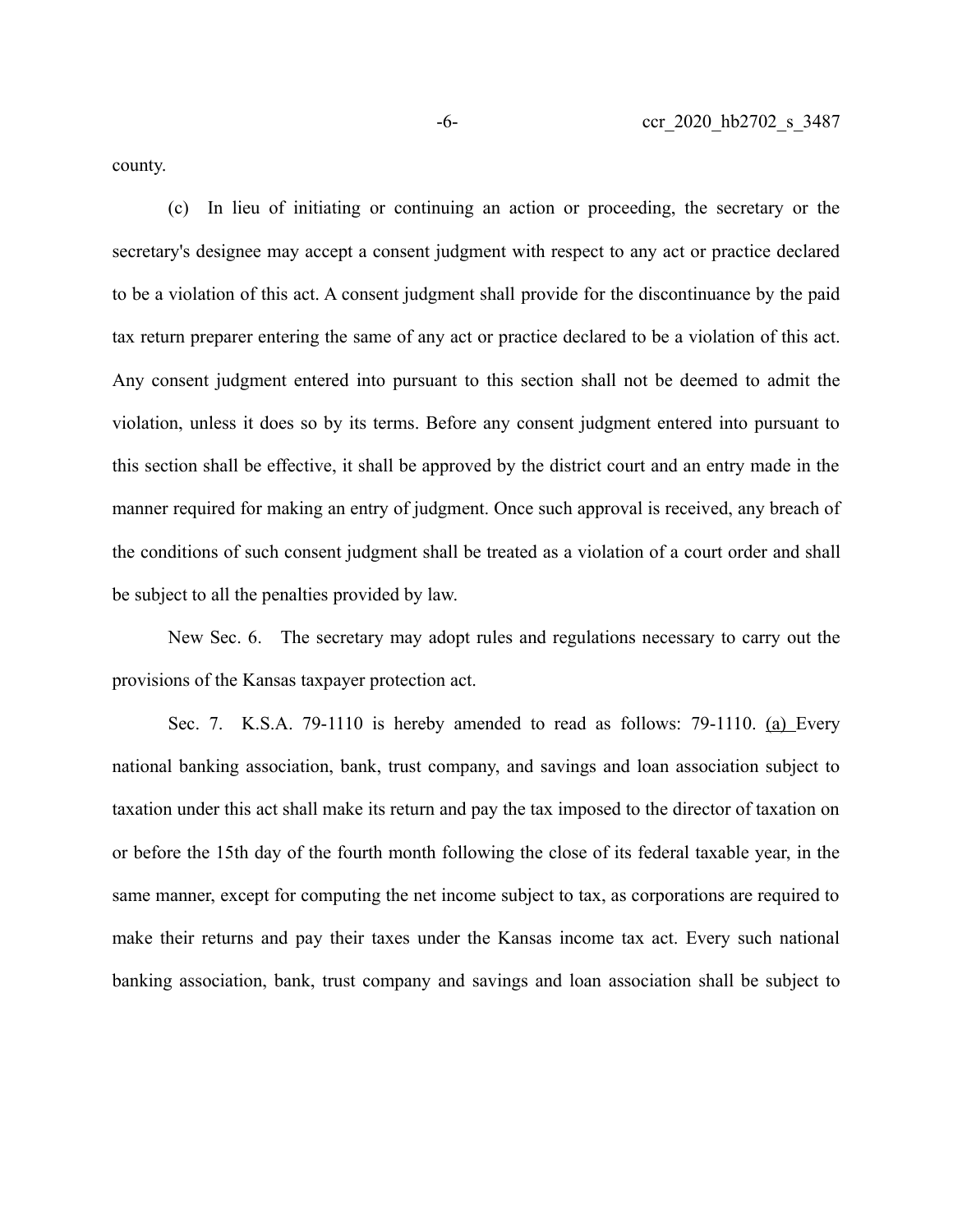other provisions of the Kansas income tax act applicable to other corporations and shall be subject to the penalties imposed on corporations by K.S.A. 79-3222, 79-3228 and 79-3234 insofar as the same can be made applicable.

(b) With respect to tax year 2019, the deadline for filing returns shall be extended to July 15, 2020, for returns with original due dates of April 15, 2020, through July 15, 2020. With respect to tax year 2019, no penalty or interest authorized pursuant to K.S.A. 79-3228, and amendments thereto, shall be imposed if such tax liability is paid on or before July 15, 2020.

Sec. 8. K.S.A. 79-3221 is hereby amended to read as follows: 79-3221. (a) All returns required by this act shall be made as nearly as practical in the same form as the corresponding form of income tax return by the United States. Unless another identifying number has been assigned to an individual by the internal revenue service for purposes of filing such individual's federal income tax return, the social security number issued to an individual, the individual's spouse, and all dependents of such individual for purposes of section 205 (c)(2)(A) of the social security act shall be used as the identifying number and included on the return when filing such return.

(b) All returns shall be filed in the office of the director of taxation on or before the  $15<sup>th</sup>$ day of the fourth month following the close of the taxable year, except as provided in subsection (c) hereof. Tentative returns may be filed before the close of the taxable year and the estimated tax computed on such return, paid, but no interest will be paid on any overpayment of tax liability, computed on such tentative return.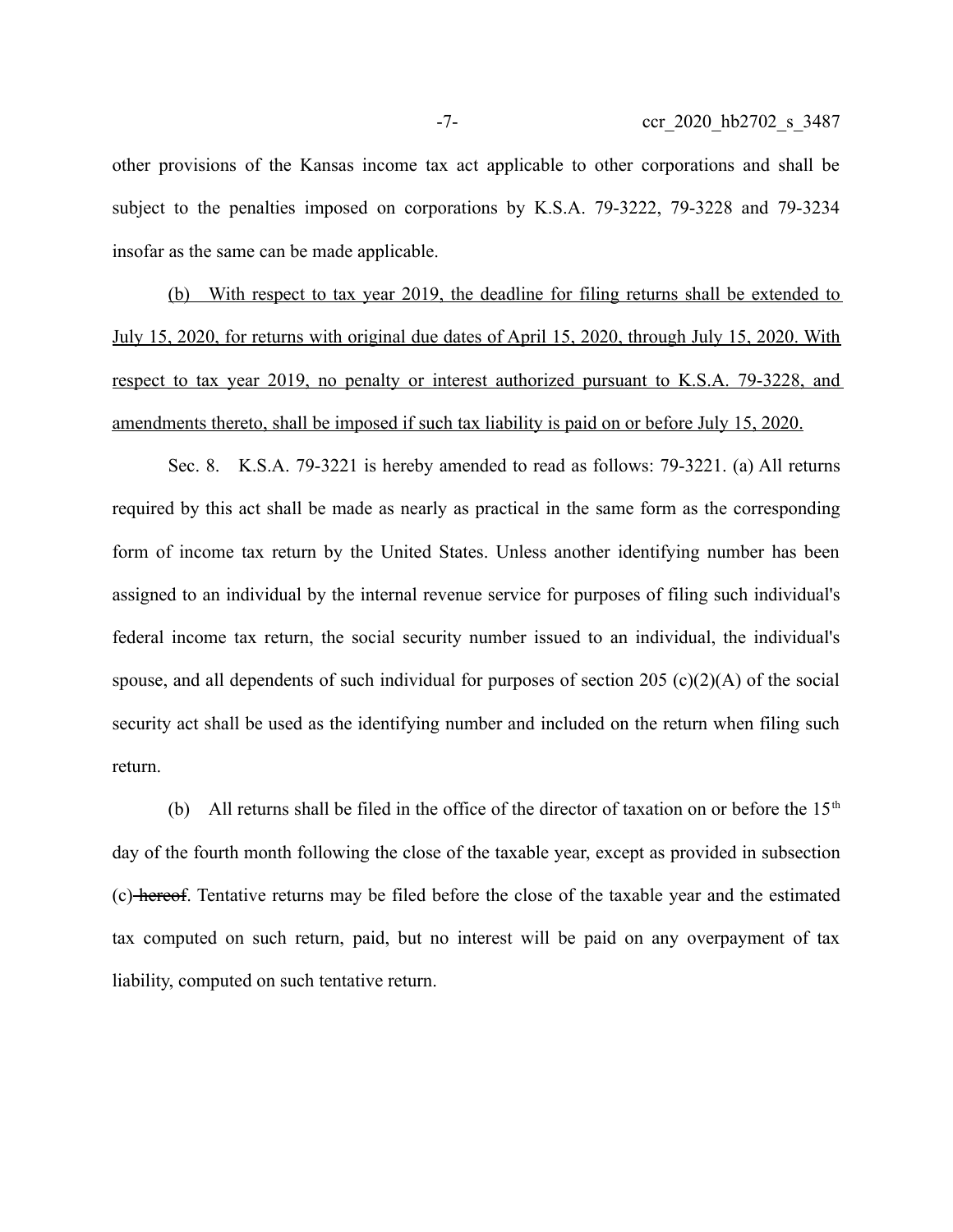$(c)$  (1) The director of taxation may grant a reasonable extension of time for filing returns in accordance with rules and regulations of the secretary of revenue. Whenever any such extension of time to file is requested by a taxpayer and granted by the director with respect to any tax year commencing after December 31, 1992, no penalty authorized by K.S.A. 79-3228, and amendments thereto, shall be imposed if 90% of the liability is paid on or before the original due date.

(2) With respect to tax year 2019, the deadline for filing returns shall be extended to July 15, 2020, for returns with original due dates of April 15, 2020, through July 15, 2020. With respect to tax year 2019, no penalty or interest authorized pursuant to K.S.A. 79-3228, and amendments thereto, shall be imposed if such tax liability is paid on or before July 15, 2020.

(d) In the case of an individual serving in the armed forces of the United States, or serving in support of such armed forces, in an area designated by the president of the United States by executive order as a "combat zone" as defined under 26 U.S.C. § 112 at any time during the period designated by the president by executive order as the period of combatant activities in such zone for the purposes of such section, or hospitalized as a result of injury received or sickness incurred while serving in such an area during such time, the period of service in such area, plus the period of continuous qualified hospitalization attributable to such injury or sickness, and the next 180 days thereafter, shall be disregarded in determining, under article 32 of chapter 79 of the Kansas Statutes Annotated, and amendments thereto, in respect to any tax liability, including any interest, penalty, additional amount, or addition to the tax, of such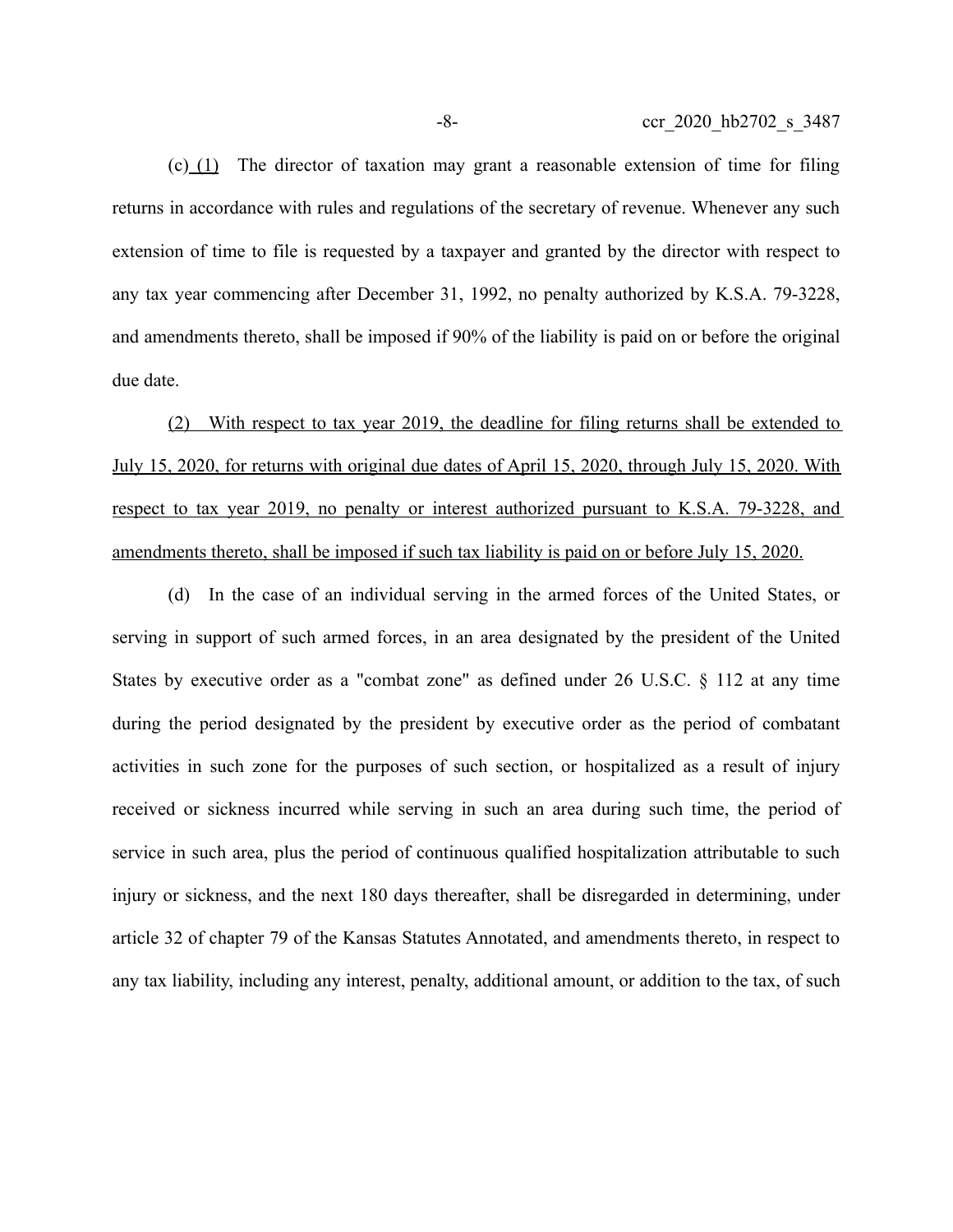individual:

(1) Whether any of the following acts was performed within the time prescribed therefor: (A) Filing any return of income tax; (B) payment of any income tax or installment thereof; (C) filing a notice of appeal with the director of taxation or the state board of tax appeals for redetermination of a deficiency or for a review of a decision rendered by either the director or the state board of tax appeals; (D) allowance of a credit or refund of any income tax; (E) filing a claim for credit or refund of any income tax; (F) bringing suit upon any such claim for credit or refund; (G) assessment of any income tax; (H) giving or making any notice or demand for the payment of any income tax, or with respect to any liability to the state of Kansas in respect of any income tax; (I) collection, by the director of taxation or the director's agent, by warrant, levy or otherwise, of the amount of any liability in respect to any income tax; (J) bringing suit by the state of Kansas, or any officer on its behalf, in respect to any liability in respect of any income tax; and (K) any other act required or permitted under the Kansas income tax act specified in rules and regulations adopted by the secretary of revenue under this section;

(2) the amount of any credit or refund.

(e) (1) Subsection (d) shall not apply for purposes of determining the amount of interest on any overpayment of tax.

(2) If an individual is entitled to the benefits of subsection (d) with respect to any return and such return is timely filed, determined after the application of subsection (d), subsections (e)  $(5)$  and  $(e)(7)$  of K.S.A. 79-32,105(d), (e)(5) and (e)(7), and amendments thereto, shall not apply.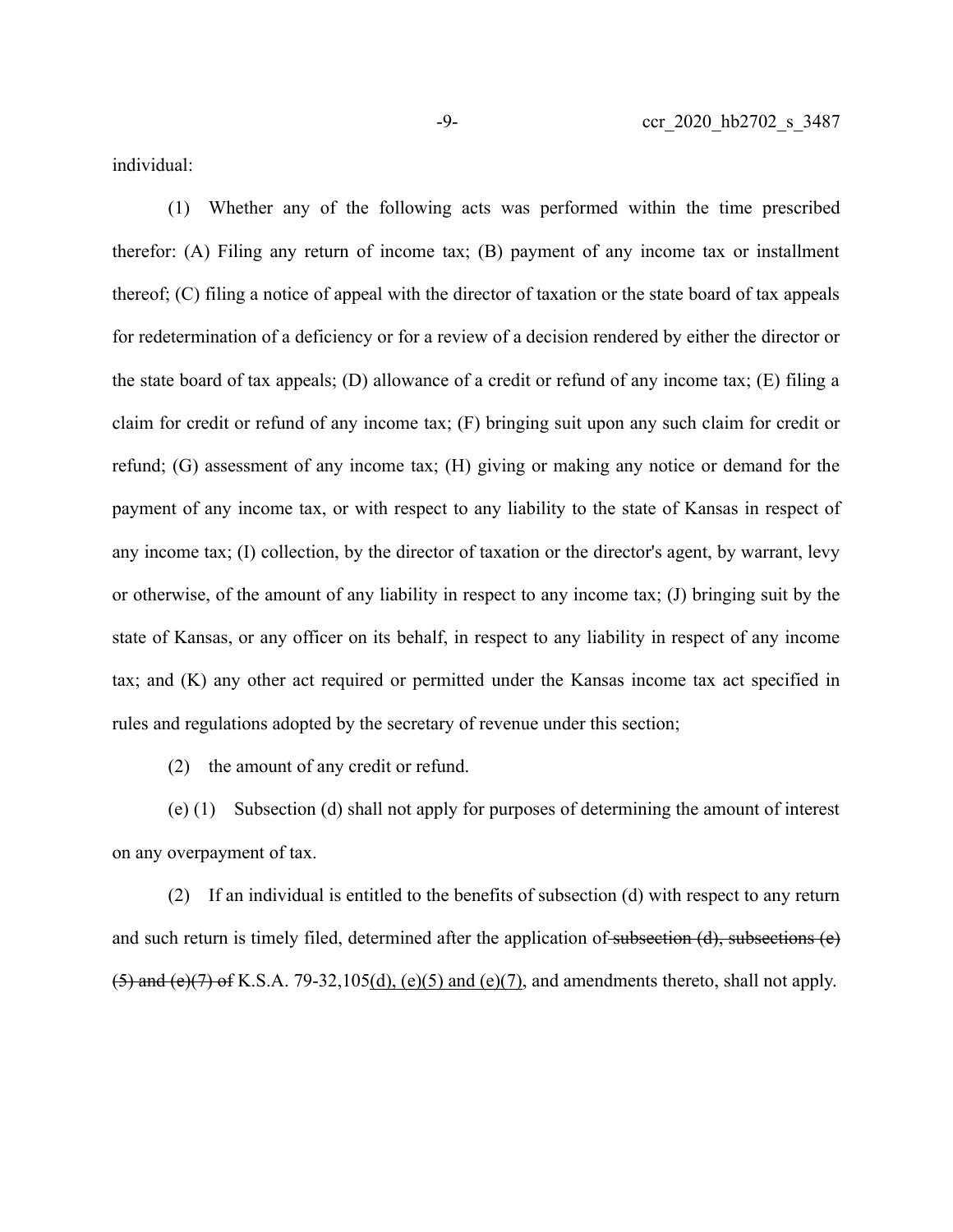(f) The provisions of subsections (d) through (j) shall apply to the spouse of any individual entitled to the benefits of subsection (d). Except in the case of the combat zone designated for purposes of the Vietnam conflict, this subsection shall not cause subsections (d) through (j) to apply for any spouse for any taxable year beginning more than two years after the date designated under 26 U.S.C. § 112, and amendments thereto, as the date of termination of combatant activities in a combat zone.

(g) The period of service in the area referred to in subsection (d) shall include the period during which an individual entitled to benefits under subsection (d) is in a missing status, within the meaning of 26 U.S.C.  $\S$  6013(f)(3).

(h) (1) Notwithstanding the provisions of subsection (d), any action or proceeding authorized by K.S.A. 79-3229, and amendments thereto, as well as any other action or proceeding authorized by law in connection therewith, may be taken, begun or prosecuted. In any other case in which the secretary determines that collection of the amount of any assessment would be jeopardized by delay, the provisions of subsection (d) shall not operate to stay collection of such amount by levy or otherwise as authorized by law. There shall be excluded from any amount assessed or collected pursuant to this subsection the amount of interest, penalty, additional amount, and addition to the tax, if any, in respect of the period disregarded under subsection (d). In any case to which this subsections subsection relates, if the secretary is required to give any notice to or make any demand upon any person, such requirement shall be deemed to be satisfied if the notice or demand is prepared and signed, in any case in which the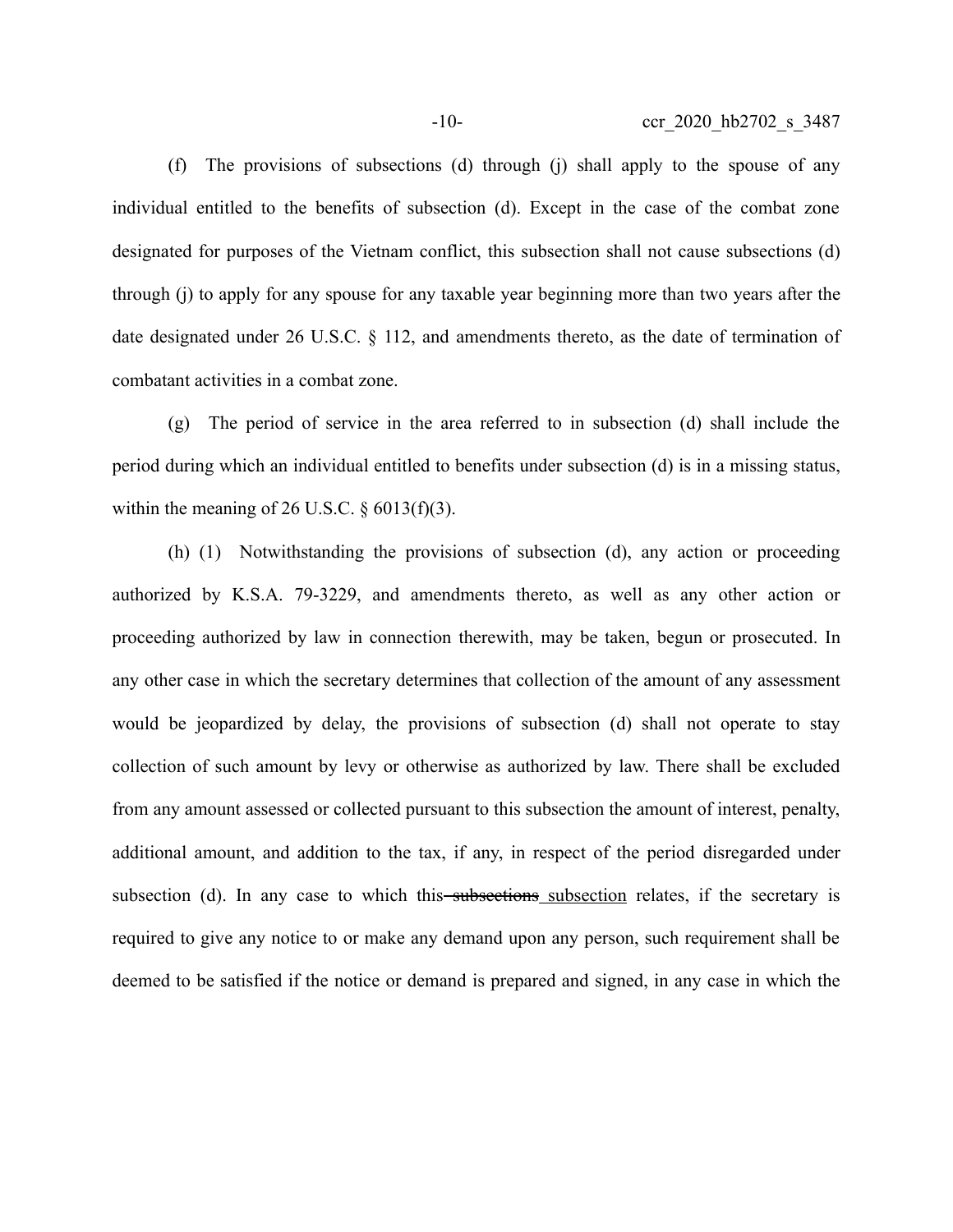address of such person last known to the secretary is in an area for which United States post offices under instructions of the postmaster general are not, by reason of the combatant activities, accepting mail for delivery at the time the notice or demand is signed. In such case the notice or demand shall be deemed to have been given or made upon the date it is signed.

(2) The assessment or collection of any tax under the provisions of article 32 of chapter 79 of the Kansas Statutes Annotated, and amendments thereto, or any action or proceeding by or on behalf of the state in connection therewith, may be made, taken, begun or prosecuted in accordance with law, without regard to the provisions of subsection (d), unless prior to such assessment, collection, action or proceeding it is ascertained that the person concerned is entitled to the benefits of subsection (d).

(i) (1) Any individual who performed Desert Shield services, and the spouse of such individual, shall be entitled to the benefits of subsections (d) through (j) in the same manner as if such services were services referred to in subsection (d).

(2) For purposes of this subsection, the term "Desert Shield services" means any services in the armed forces of the United States or in support of such armed forces if:

(A) Such services are performed in the area designated by the president as the "Persian Gulf Desert Shield area"; and

(B) such services are performed during the period beginning on August 2, 1990, and ending on the date on which any portion of the area referred to in subsection  $(i)(2)(A)$  is designated by the president as a combat zone pursuant to 26 U.S.C. § 112.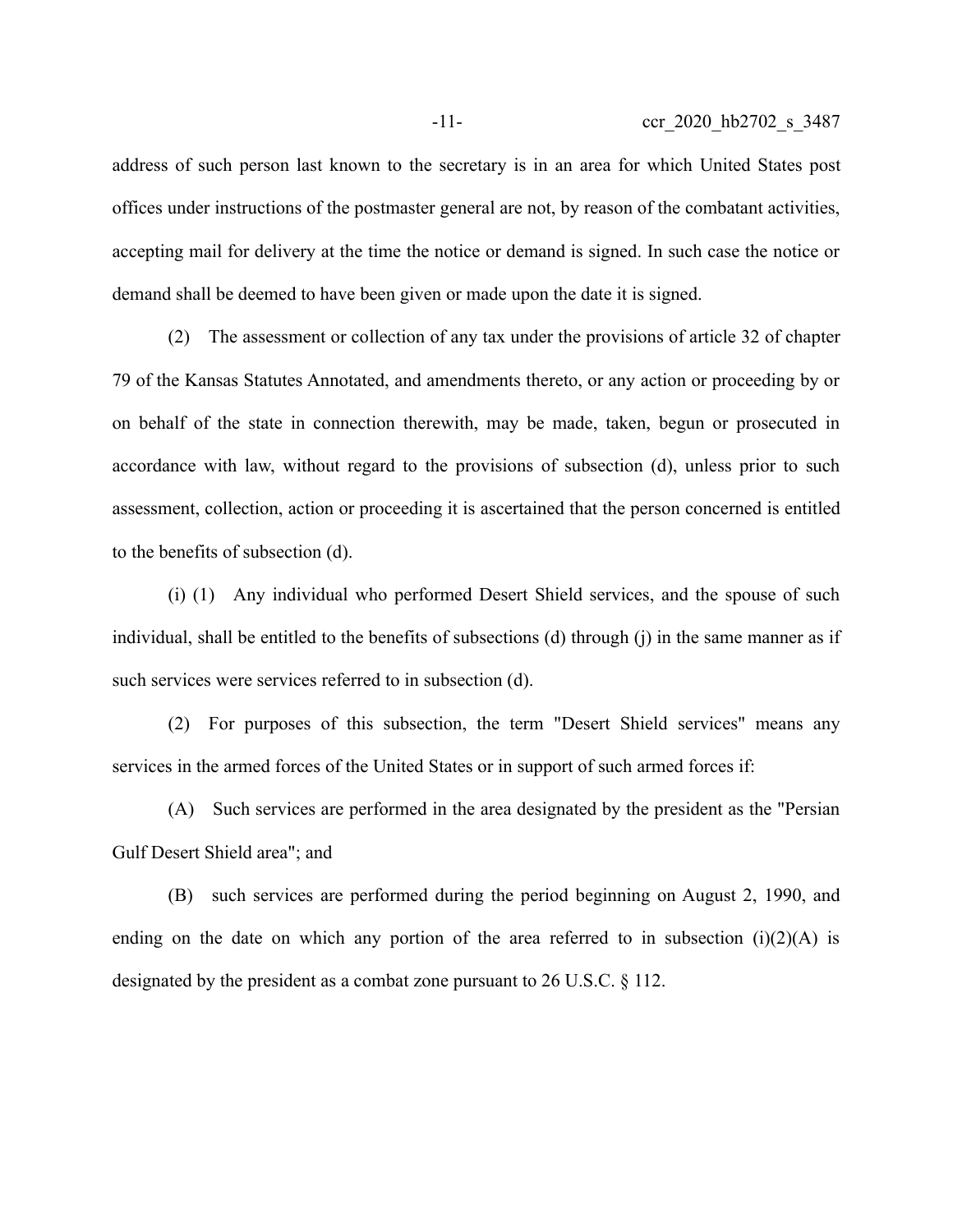- (j) For purposes of subsection (d), the term "qualified hospitalization" means:
- (1) Any hospitalization outside the United States; and

(2) any hospitalization inside the United States, except that not more than five years of hospitalization may be taken into account under this subsection. This subsection shall not apply for purposes of applying subsections (d) through (j) with respect to the spouse of an individual entitled to the benefits of subsection (d).

Sec. 9. K.S.A. 79-3225 is hereby amended to read as follows: 79-3225. (a) All taxes imposed under the provisions of the "Kansas income tax act" shall be paid on the  $15<sup>th</sup>$  day of the fourth month following the close of the taxable year, except with respect to tax year 2019, such taxes shall be paid on or before July 15, 2020, if the return was due on or before July 15, 2020. When the tax as shown to be due on a return is less than \$5, such tax shall be canceled and no payment need be remitted by the taxpayer.

(b) The director of taxation may extend the time for payment of the tax, or any installment thereof, for a reasonable period of time not to exceed six months from the date fixed for payment thereof. Such extension may exceed six months in the case of a taxpayer who is abroad. Interest shall be charged at the rate prescribed by K.S.A. 79-2968(a) and amendments thereto for the period of such extension.

New Sec. 10. (a) On or before June 15 each year, the county clerk shall calculate the revenue neutral rate for each taxing subdivision and include such revenue neutral rate on the notice of the estimated assessed valuation provided to each taxing subdivision for budget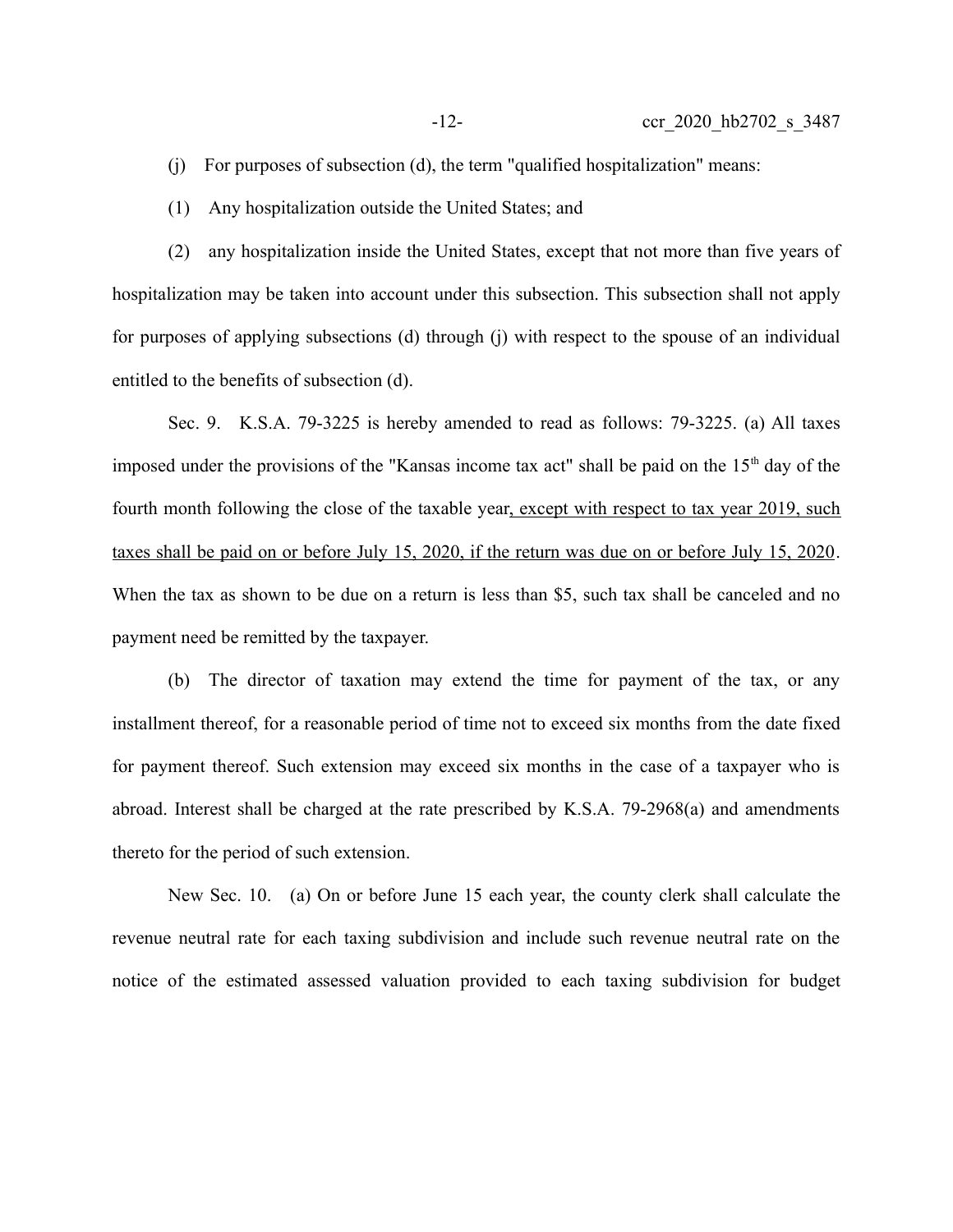purposes. The director of accounts and reports shall modify the prescribed budget information form to show the revenue neutral rate.

(b) No tax rate in excess of the revenue neutral rate shall be levied by the governing body of any taxing subdivision unless a resolution or ordinance has been approved by the governing body according to the following procedure:

(1) The governing body shall publish notice of its proposed intent to exceed the revenue neutral rate on the website of the governing body, if the governing body maintains a website, at least 10 days in advance of the public hearing. The notice shall include, but not be limited to, its proposed tax rate, its revenue neutral rate and the date, time and location of the public hearing.

(2) On or before July 15, the governing body shall notify the county clerk of its proposed intent to exceed the revenue neutral rate and provide the date, time and location of the public hearing and its proposed tax rate. The county clerk shall notify each taxpayer with property in the taxing subdivision, by mail directed to the taxpayer's last known address, of the proposed intent to exceed the revenue neutral rate at least 10 days in advance of the public hearing. Alternatively, the county clerk may transmit the notice to the taxpayer by electronic means at least 10 days in advance of the public hearing, if such taxpayer and county clerk have consented in writing to service by electronic means. Costs associated with the notice shall be borne by the taxing subdivision with payment due to the county clerk by December 31. The county clerk shall consolidate the required information for all taxing subdivisions relevant to the taxpayer's property on one notice. The notice shall include, but not be limited to: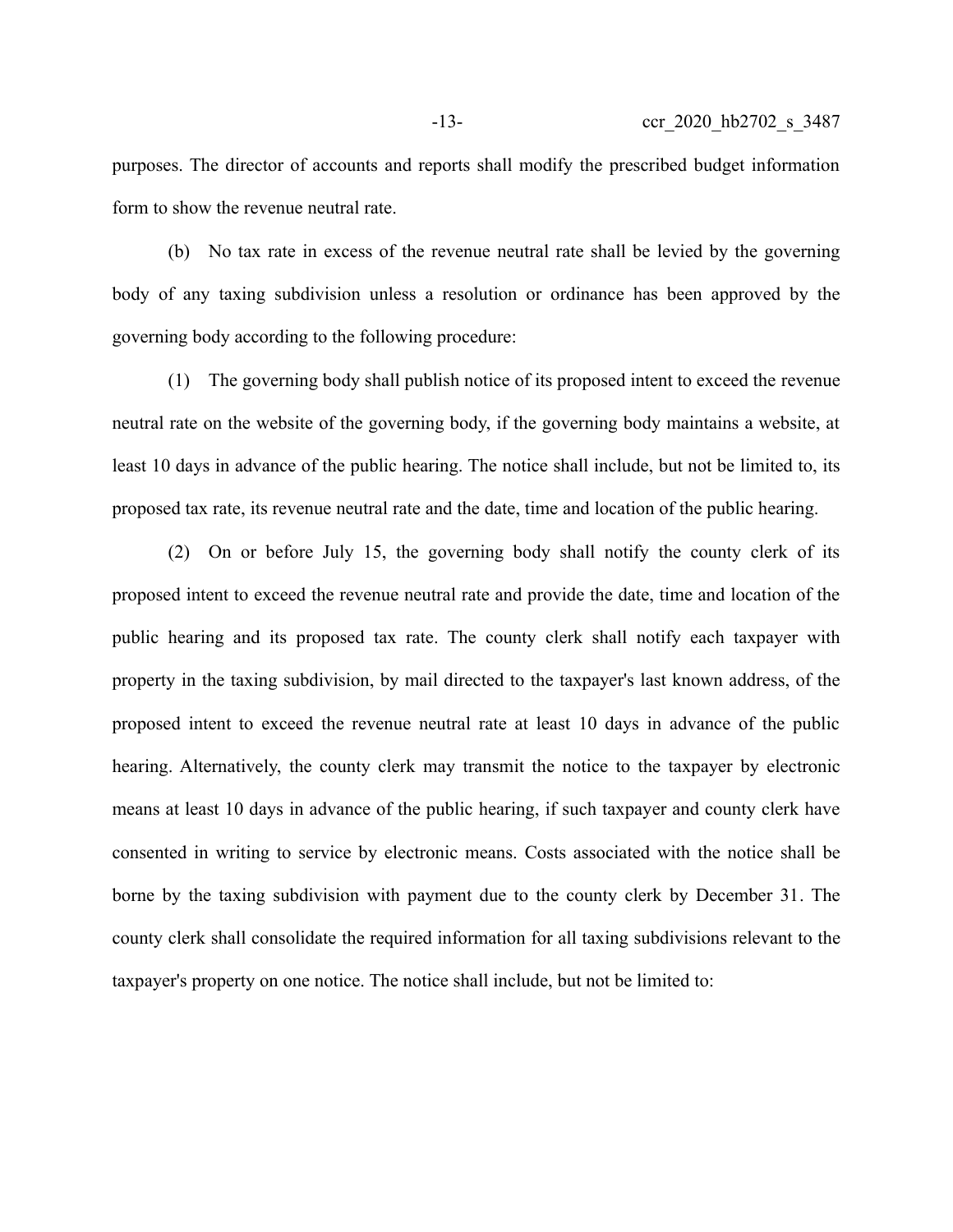(A) The revenue neutral rate;

(B) the proposed property tax revenue needed to fund the proposed budget;

(C) the proposed tax rate based upon the proposed budget and the current year's total assessed valuation;

(D) the tax rate and property tax of the taxing subdivision on the taxpayer's property from the previous year's tax statement;

(E) the proposed percent change in the tax rate between the previous year's tax rate and the proposed tax rate for the current year;

(F) the appraised value and assessed value of the taxpayer's property for the current year;

(G) the estimates of the tax for the current tax year on the taxpayer's property based on the revenue neutral rate and the proposed tax rate; and

(H) the date, time and location of the public hearing.

(3) The public hearing to consider exceeding the revenue neutral rate shall be held on or before September 10. The governing body shall provide interested taxpayers desiring to be heard an opportunity to present oral testimony within reasonable time limits and without unreasonable restriction on the number of individuals allowed to make public comment. The public hearing may be conducted in conjunction with the proposed budget hearing pursuant to K.S.A. 79-2929, and amendments thereto, if the governing body otherwise complies with all requirements of this section.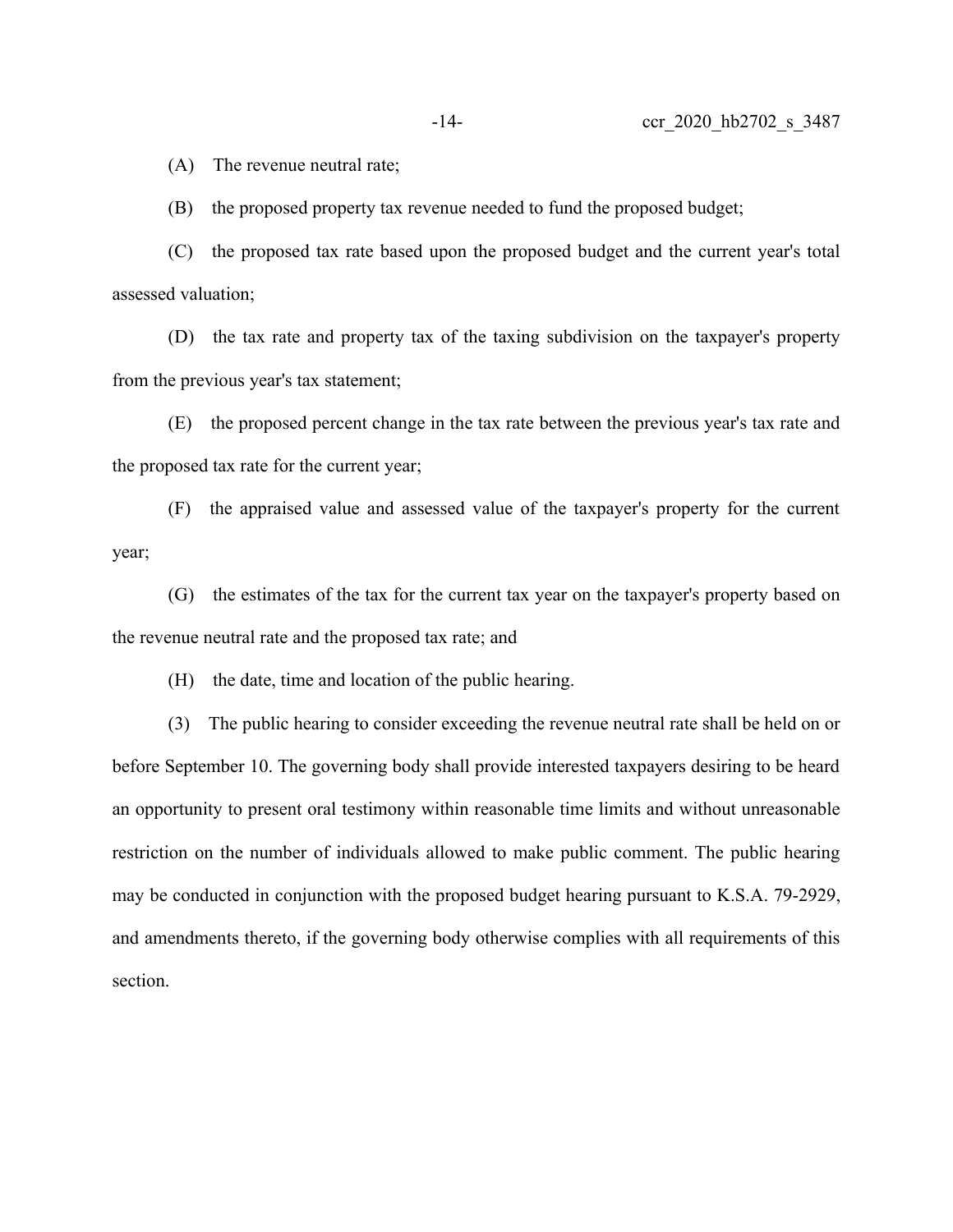(4) A majority vote of the governing body, by the adoption of a resolution or ordinance to approve exceeding the revenue neutral rate, shall be required prior to adoption of a proposed budget that will result in a tax rate in excess of the revenue neutral rate. Such vote of the governing body shall be conducted at the public hearing after the governing body has heard from interested taxpayers.

(c) Any governing body subject to the provisions of this section that does not comply with subsection (b) shall refund to taxpayers any property taxes over-collected based on the amount of the levy that was in excess of the revenue neutral rate. The provisions of this subsection shall not be construed as prohibiting any other remedies available under the law.

(d) The provisions of this section shall not apply to school districts organized and operating under the laws of this state.

(e) If the governing body of a taxing subdivision must conduct a public hearing to approve exceeding the revenue neutral rate under this section, the governing body of the taxing subdivision shall certify, on or before September 20, to the proper county clerk the amount of ad valorem tax to be levied.

(f) As used in this section:

(1) "Taxing subdivision" means any political subdivision of the state that levies an ad valorem tax on property.

(2) "Revenue neutral rate" means the tax rate for the current tax year that would generate the same property tax revenue as levied the previous tax year using the current tax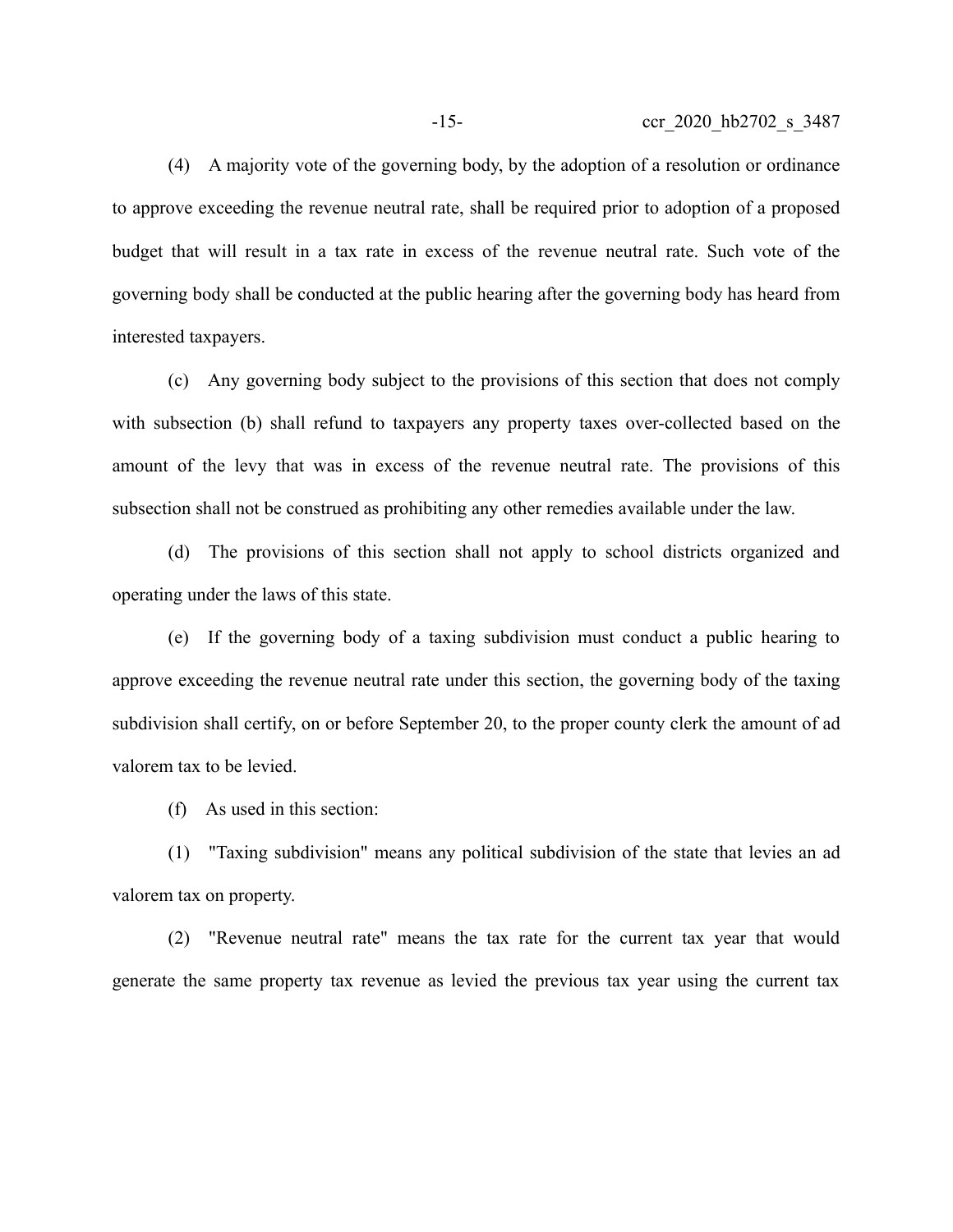year's total assessed valuation. To calculate the revenue neutral rate, the county clerk shall divide the property tax revenue for such taxing subdivision levied for the previous tax year by the total of all taxable assessed valuation in such taxing subdivision for the current tax year, and then multiply the quotient by 1,000 to express the rate in mills. The revenue neutral rate shall be expressed to the third decimal place.

(g) The provisions of this section shall take effect and be in force from and after January 1, 2021.

New Sec. 11. (a) Notwithstanding any provision of law to the contrary, no interest shall accrue on any unpaid property tax for tax year 2019 pursuant to K.S.A. 79-2004 and 79-2004a, and amendments thereto, from May 10, 2020, through August 10, 2020, nor shall the unpaid tax for tax year 2019 be considered delinquent during this period.

(b) With respect to any unpaid property tax for tax year 2019 due pursuant to K.S.A. 79-2004 and 79-2004a, and amendments thereto, the county shall waive any fees, expenses and costs relating to delinquent property tax collection procedures that the county charged to the taxpayer prior to August 11, 2020.

(c) The county may refund, credit or retain any interest, fees, expenses or costs collected prior to the effective date of this act if the total amount collected is equal to or less than \$25 for each delinquent property.

Sec. 12. K.S.A. 79-1460 is hereby amended to read as follows: 79-1460. (a) The county appraiser shall notify each taxpayer in the county annually on or before March 1 for real property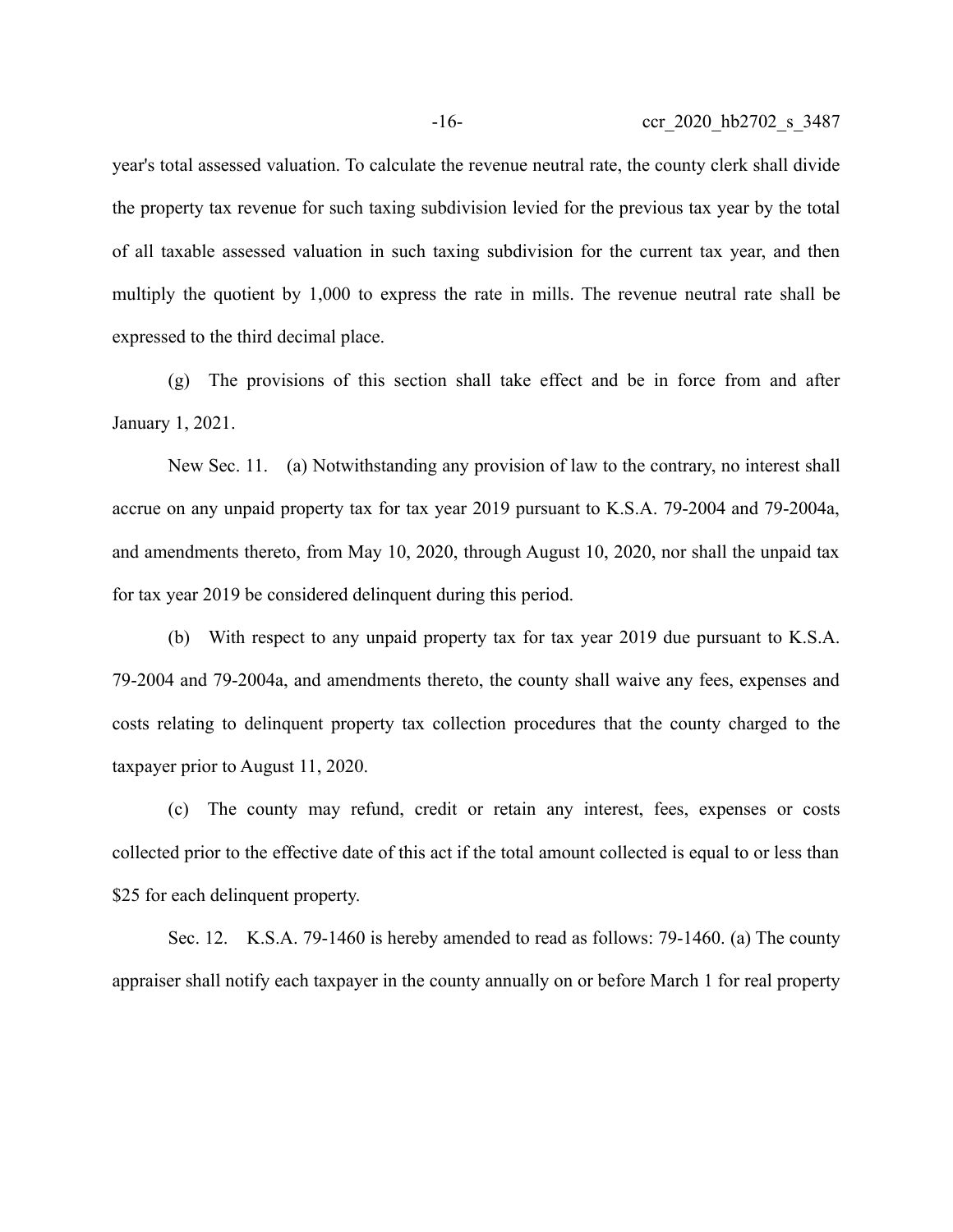and May 1 for personal property, by mail directed to the taxpayer's last known address, of the classification and appraised valuation of the taxpayer's property, except that, the valuation for all real property shall not be increased unless the record of the latest physical inspection was reviewed by the county or district appraiser, and documentation exists to support such increase in valuation in compliance with the directives and specifications of the director of property valuation, and such record and documentation is available to the affected taxpayer. The valuation for all real property also shall not be increased solely as the result of normal repair, replacement or maintenance of existing structures, equipment or improvements on the property. For purposes of this section, "normal repair, replacement or maintenance" does not include new construction as defined in this section. For the next two taxable years following the taxable year that the valuation for commercial real property has been reduced due to a final determination made pursuant to the valuation appeals process, the county appraiser shall review the computerassisted mass-appraisal of the property and if the valuation in either of those two years exceeds the value of the previous year by more than 5%, excluding new construction, change in use or change in classification, the county appraiser shall either: (1) Adjust the valuation of the property based on the information provided in the previous appeal; or (2) order an independent fee simple appraisal of the property to be performed by a Kansas certified real property appraiser. As used in this section, "new construction" means the construction of any new structure or improvements or the remodeling or renovation of any existing structures or improvements on real property. When the valuation for real property has been reduced due to a final determination made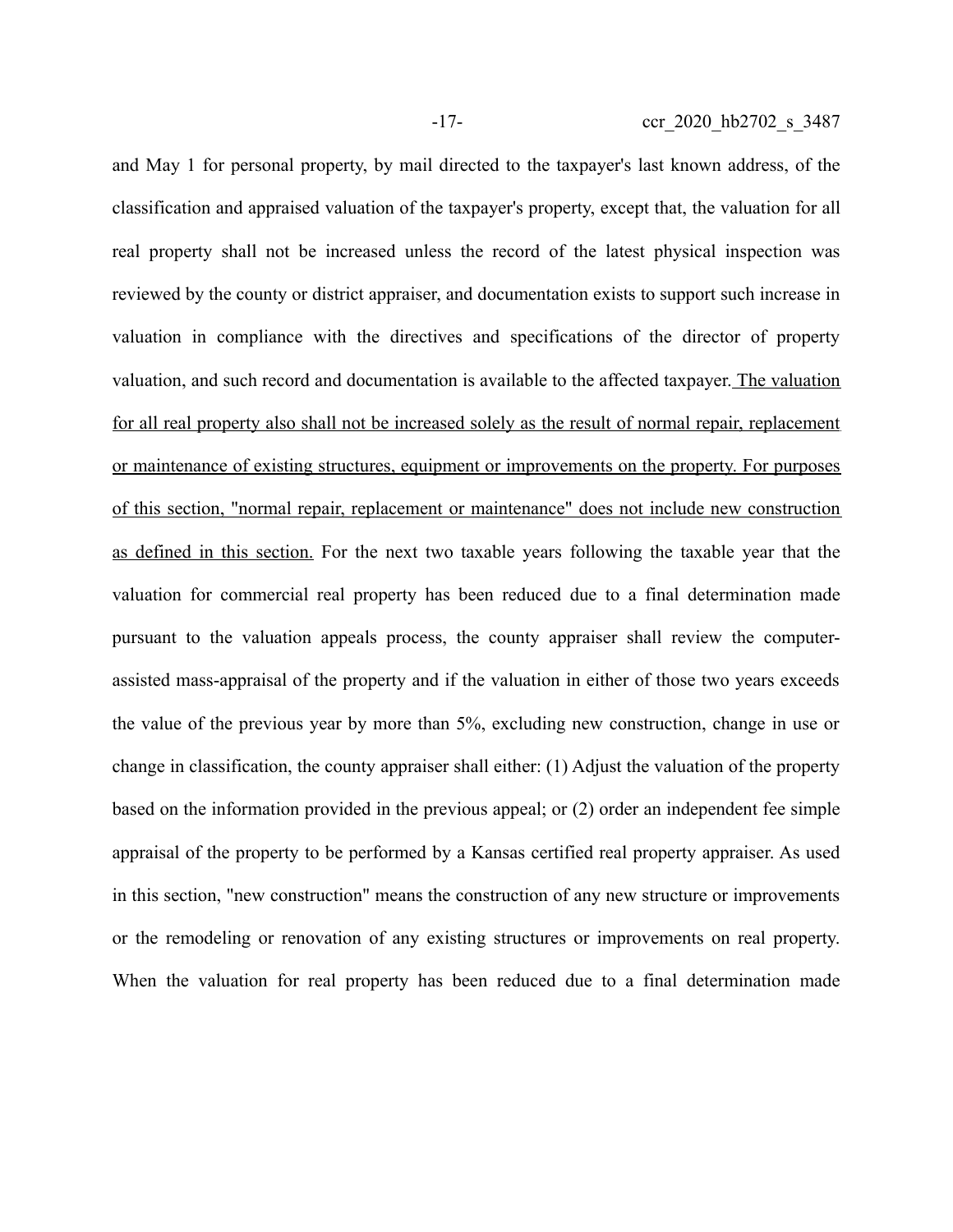pursuant to the valuation appeals process for the prior year, and the county appraiser has already certified the appraisal rolls for the current year to the county clerk pursuant to K.S.A. 79-1466, and amendments thereto, the county appraiser may amend the appraisal rolls and certify the changes to the county clerk to implement the provisions of this subsection and reduce the valuation of the real property to the prior year's final determination, except that such changes shall not be made after October 31 of the current year. For the purposes of this section and in the case of real property, the term "taxpayer" shall be deemed to be the person in ownership of the property as indicated on the records of the office of register of deeds or county clerk and, in the case where the real property or improvement thereon is the subject of a lease agreement, such term shall also be deemed to include the lessee of such property if the lease agreement has been recorded or filed in the office of the register of deeds. Such notice shall specify separately both the previous and current appraised and assessed values for each property class identified on the parcel. Such notice shall also contain the uniform parcel identification number prescribed by the director of property valuation. Such notice shall also contain a statement of the taxpayer's right to appeal, the procedure to be followed in making such appeal and the availability without charge of the guide devised pursuant to subsection (b). Such notice may, and if the board of county commissioners so require, shall provide the parcel identification number, address and the sale date and amount of any or all sales utilized in the determination of appraised value of residential real property. In any year in which no change in appraised valuation of any real property from its appraised valuation in the next preceding year is determined, an alternative form of notification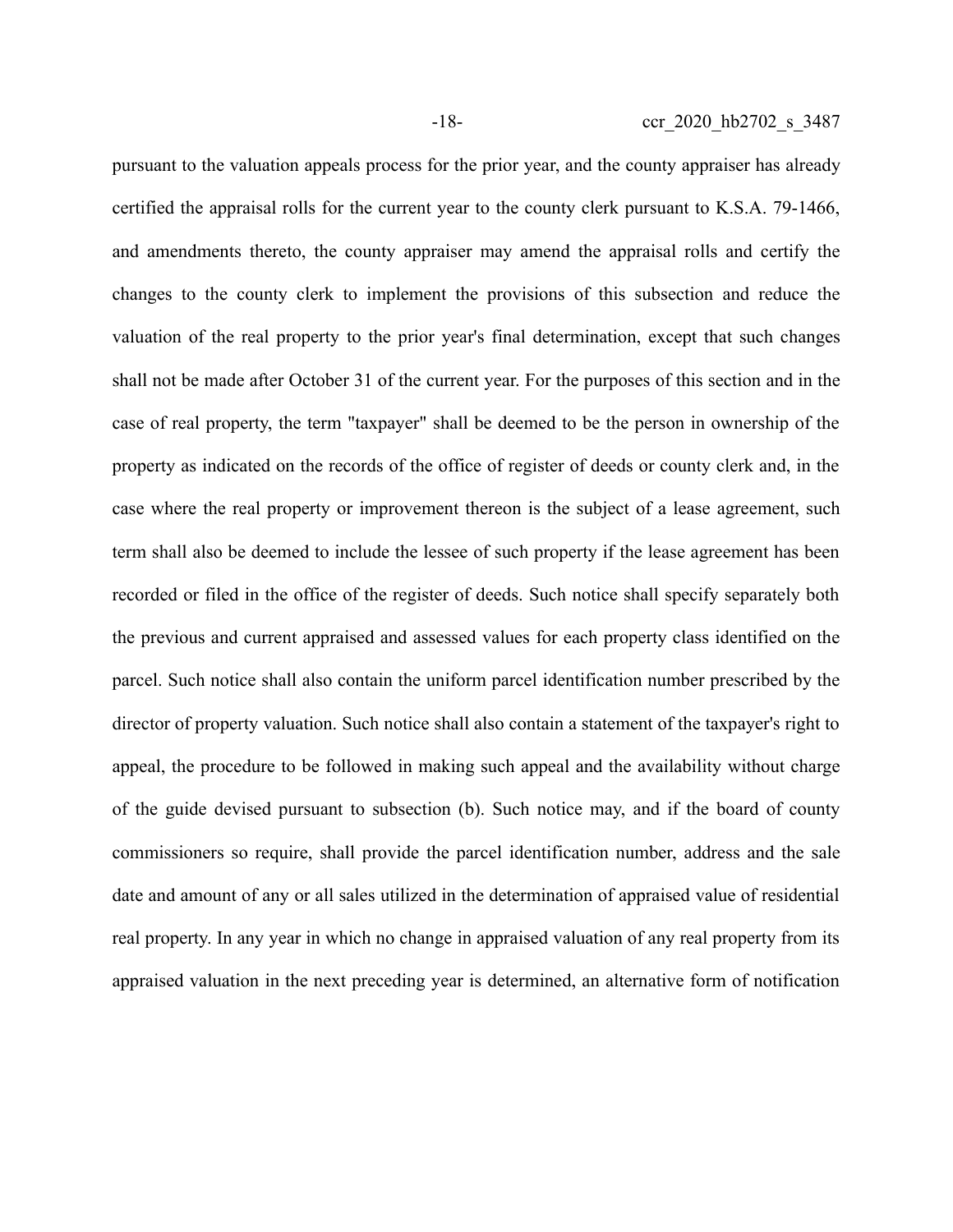which has been approved by the director of property valuation may be utilized by a county. Failure to timely mail or receive such notice shall in no way invalidate the classification or appraised valuation as changed. The secretary of revenue shall adopt rules and regulations necessary to implement the provisions of this section.

(b) For all taxable years commencing after December 31, 1999, there shall be provided to each taxpayer, upon request, a guide to the property tax appeals process. The director of the division of property valuation shall devise and publish such guide, and shall provide sufficient copies thereof to all county appraisers. Such guide shall include but not be limited to: (1) A restatement of the law which pertains to the process and practice of property appraisal methodology, including the contents of K.S.A. 79-503a and 79-1460, and amendments thereto; (2) the procedures of the appeals process, including the order and burden of proof of each party and time frames required by law; and (3) such other information deemed necessary to educate and enable a taxpayer to properly and competently pursue an appraisal appeal.

Sec. 13. K.S.A. 79-1801 is hereby amended to read as follows: 79-1801. (a) Except as provided by subsection (b), each year the governing body of any city, the trustees of any township, the board of education of any school district and the governing bodies of all other taxing subdivisions shall certify, on or before August 25, to the proper county clerk the amount of ad valorem tax to be levied. Thereupon, the county clerk shall place the tax upon the tax roll of the county, in the manner prescribed by law, and the tax shall be collected by the county treasurer. The county treasurer shall distribute the proceeds of the taxes levied by each taxing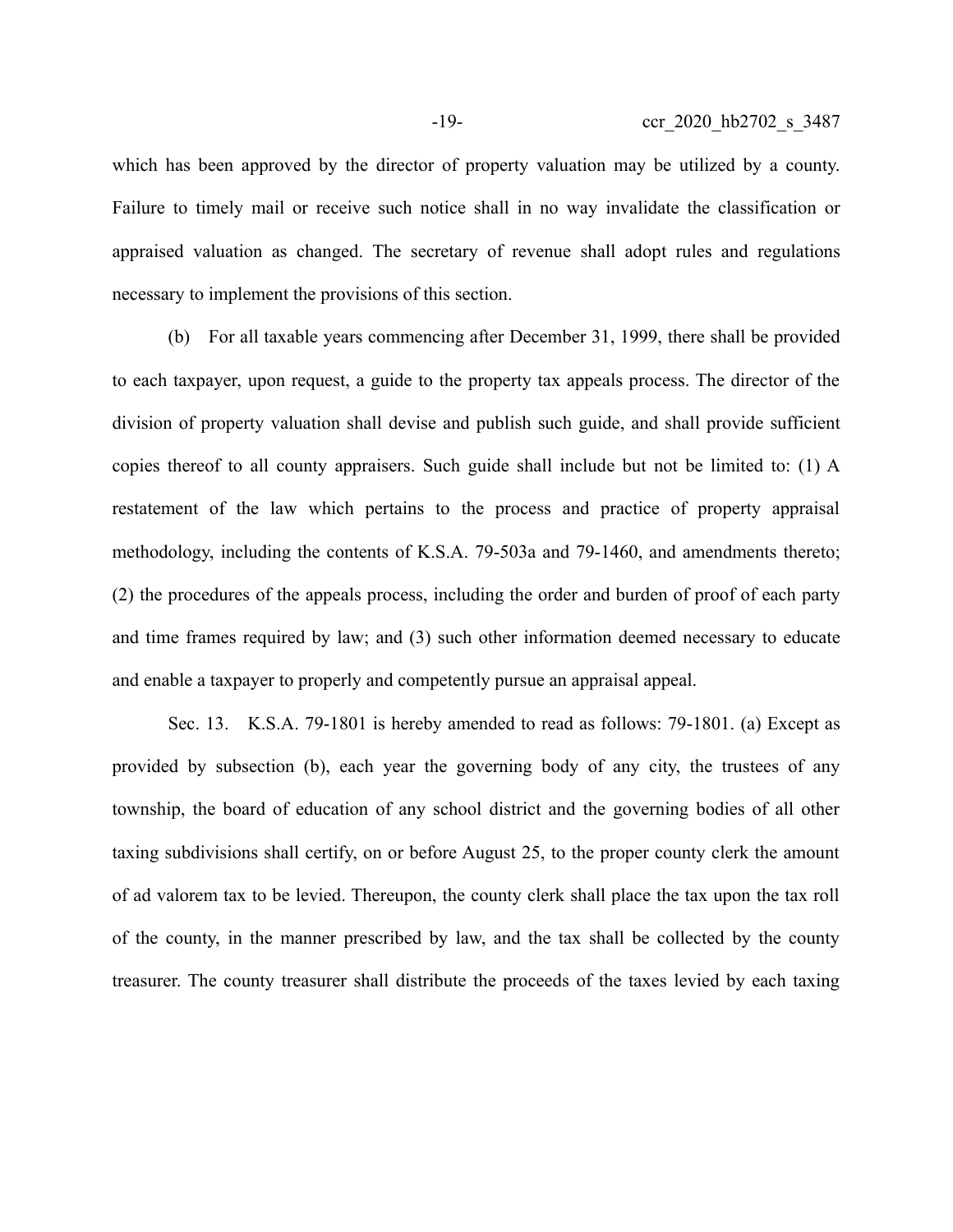subdivision in the manner provided by K.S.A. 12-1678a, and amendments thereto.

(b) Prior to January 1, 2021, if the governing body of a city or county must conduct an election for an increase in property tax to fund any appropriation or budget under K.S.A. 2019 Supp. 25-433a, and amendments thereto, the governing body of the city or county shall certify, on or before October 1, to the proper county clerk the amount of ad valorem tax to be levied. On and after January 1, 2021, if the governing body of a taxing subdivision must conduct a public hearing to approve exceeding the revenue neutral rate under section 10, and amendments thereto, the governing body of the taxing subdivision shall certify, on or before September 20, to the proper county clerk the amount of ad valorem tax to be levied.

Sec. 14. K.S.A. 79-2302 is hereby amended to read as follows: 79-2302. (a) Except as provided in subsection (b), between July 1 and July 10 of each year, the county treasurer shall prepare a list of all real estate subject to sale, describing the real estate in the same manner as described of record in the office of the county clerk or the register of deeds of the county in which the real estate is located. The county treasurer also shall prepare an accompanying notice stating that the county treasurer will sell the real estate described in the list to the county for the amount of the delinquent taxes and legal charges due on the real estate and that the sale will be on or after the first Tuesday of September following publication of the notice under K.S.A. 79- 2303, and amendments thereto. The list shall show the names of the owners of the real estate, as shown of record in the office of the county clerk or the register of deeds of the county in which the real estate is located, the description and address, if available, of each tract or parcel of land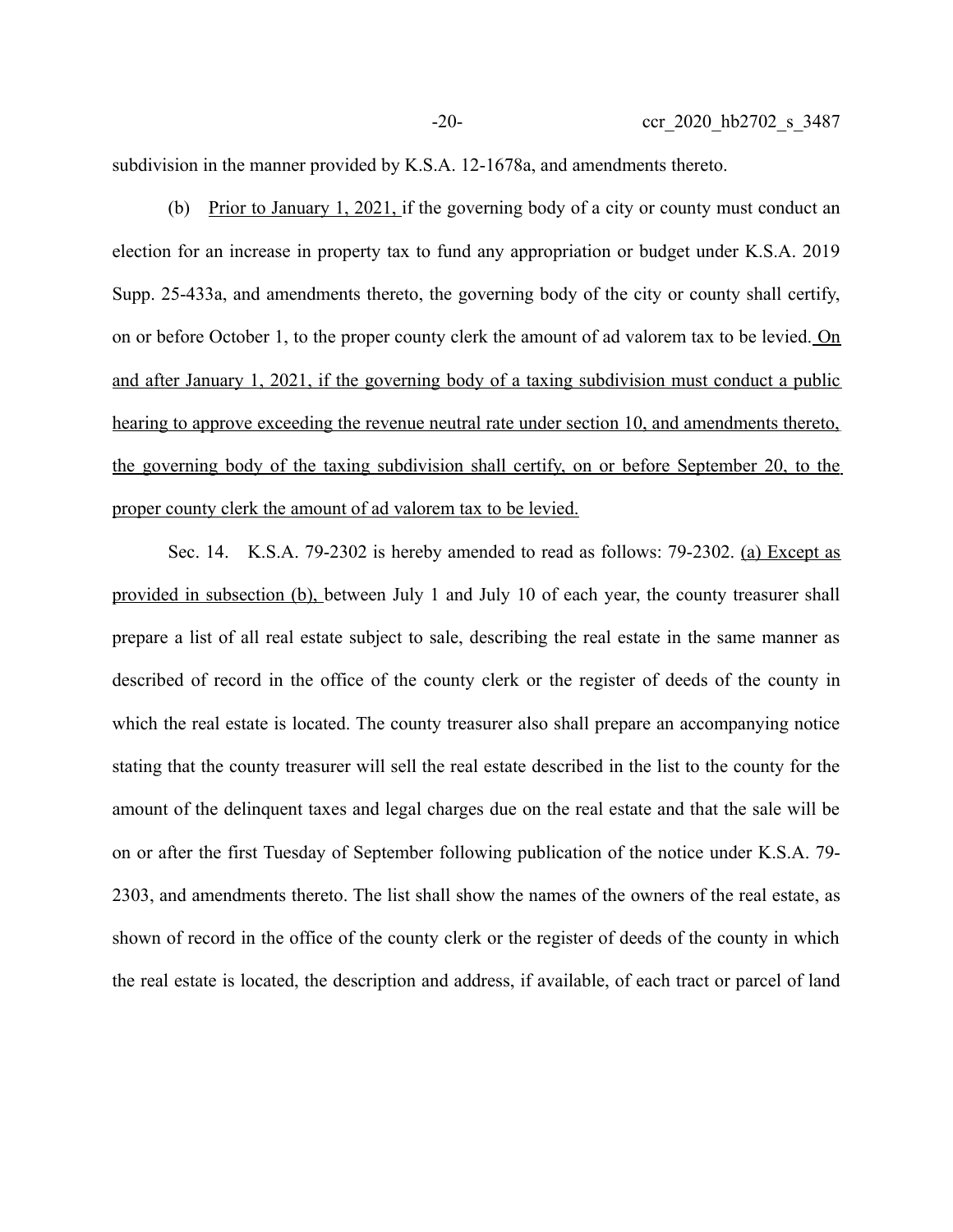and the total of the amount of unpaid taxes upon each tract or parcel. If any county treasurer at any time discovers that any tract or lot of real estate has not been put on the list of delinquent taxes and not sold for any preceding year, the treasurer shall be required to place the omitted tract or lot on the list of delinquent taxes for the current year, and sell the tract or lot as directed by this act in other cases.

(b) For tax year 2019, between August 11, 2020, and August 21, 2020, the county treasurer shall prepare such list of all real estate subject to sale that lists all real estate for which the 2019 taxes have not been paid in full on or before August 10, 2020.

Sec. 15. K.S.A. 79-2303 is hereby amended to read as follows: 79-2303. (a) The county treasurer shall cause the notice and list prepared under K.S.A. 79-2302, and amendments thereto, to be published in the official county newspaper or in a newspaper of general circulation in the county in accordance with the provisions of K.S.A. 64-101, and amendments thereto. Except as provided in subsection (b), the notice and list shall be submitted to the newspaper on or before August 1 of each year and shall be published once each week for three consecutive weeks immediately prior to the week when the day of sale will occur. The county treasurer also shall cause a copy of the list and notice to be posted in some conspicuous place in the county treasurer's office. The cost of publication of the notice and list shall be paid from the general fund of the county, and a \$15 fee for each tract or lot shall be added to the tax due for the tract or lot as part of the costs of collection. The fee shall be collected in the manner provided for the collection of the unpaid taxes.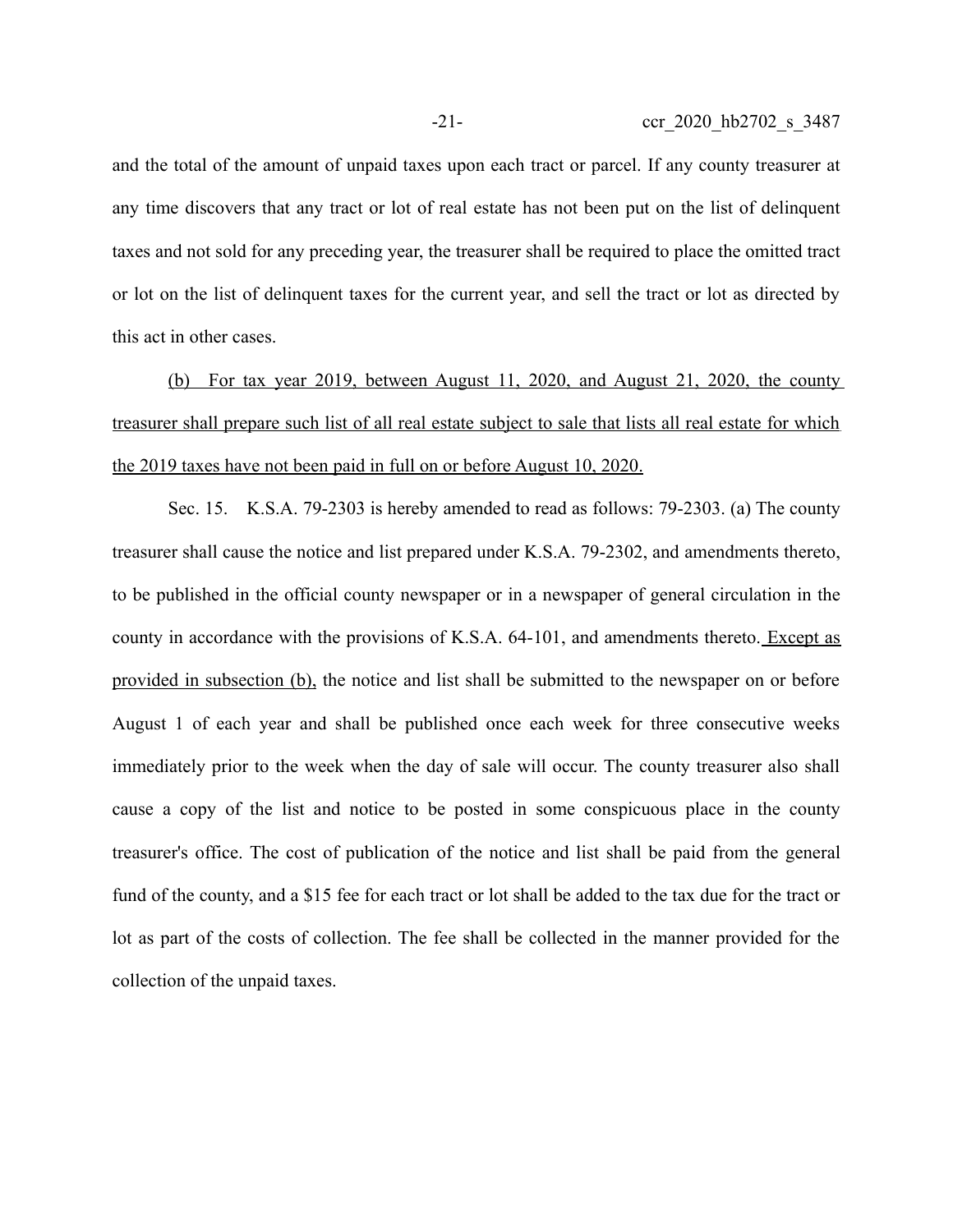-22- ccr\_2020\_hb2702\_s\_3487

(b) With respect to tax year 2019, the notice and list shall be submitted to the newspaper on or before September 1, 2020, and shall be published once each week for three consecutive weeks immediately prior to the week when the day of sale will occur. The county treasurer shall advertise and sell such real estate on or before the fourth Monday of October 2020, and such advertisement and sale shall conform in all respects to the provisions of this act and shall be as binding and valid as if such sale had been made on the first Tuesday of September.

Sec. 16. K.S.A. 79-2925c is hereby amended to read as follows: 79-2925c. (a) (1) On and after January 1, 2017, and prior to January 1, 2021, the governing body of any city or county shall not approve any appropriation or budget which provides for funding by property tax revenues in an amount exceeding that of the next preceding year as adjusted to reflect the average changes in the consumer price index for all urban consumers as published by the United States department of labor for the preceding five calendar years, which shall not be less than zero, unless the city or county approves the appropriation or budget with the adoption of a resolution and such resolution has been submitted to and approved by a majority of the qualified electors of the city or county voting at an election called and held thereon, except as otherwise provided.

(2) The election shall be called and held in the manner provided by K.S.A. 10-120, and amendments thereto, and may be:

(A) Held at the next regularly scheduled election to be held in August or November;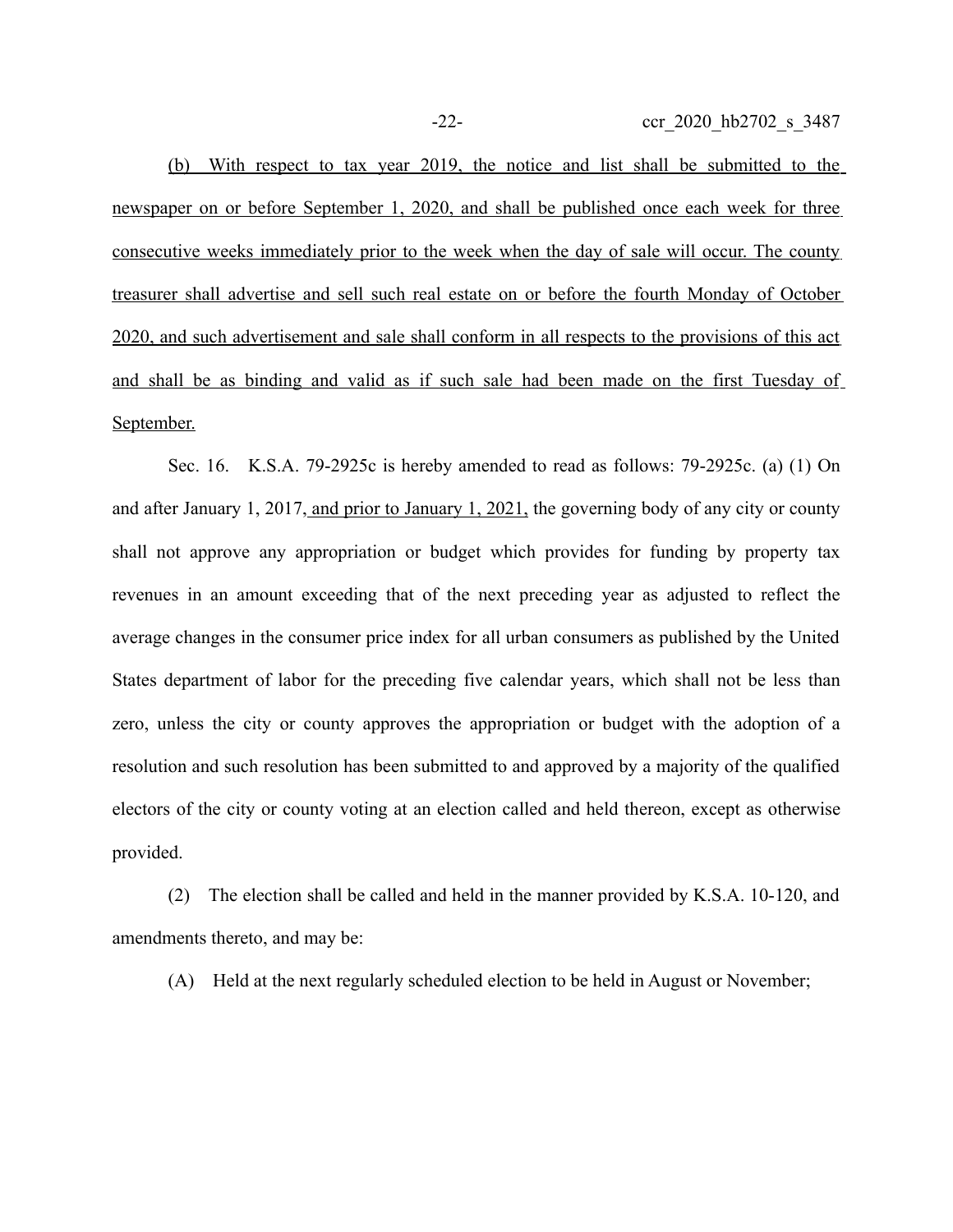(B) may be a mail ballot election, conducted in accordance with K.S.A. 25-431 et seq., and amendments thereto; or

(C) may be a special election called by the city or county. Nothing in this subsection shall prevent any city or county from holding more than one election in any year. The city or county requesting the election shall be responsible for paying all costs associated with conducting the election.

(b) A resolution by the governing body of a city or county otherwise required by the provisions of this section shall not be required to be approved by an election required by subsection (a) under the following circumstances:

(1) Increased property tax revenues that, in the current year, are produced and attributable to the taxation of:

(A) The construction of any new structures or improvements or the remodeling or renovation of any existing structures or improvements on real property, which shall not include any ordinary maintenance or repair of any existing structures or improvements on the property;

(B) increased personal property valuation;

(C) real property located within added jurisdictional territory;

(D) real property which has changed in use;

(E) expiration of any abatement of property from property tax; or

(F) expiration of a tax increment financing district, rural housing incentive district, neighborhood revitalization area or any other similar property tax rebate or redirection program.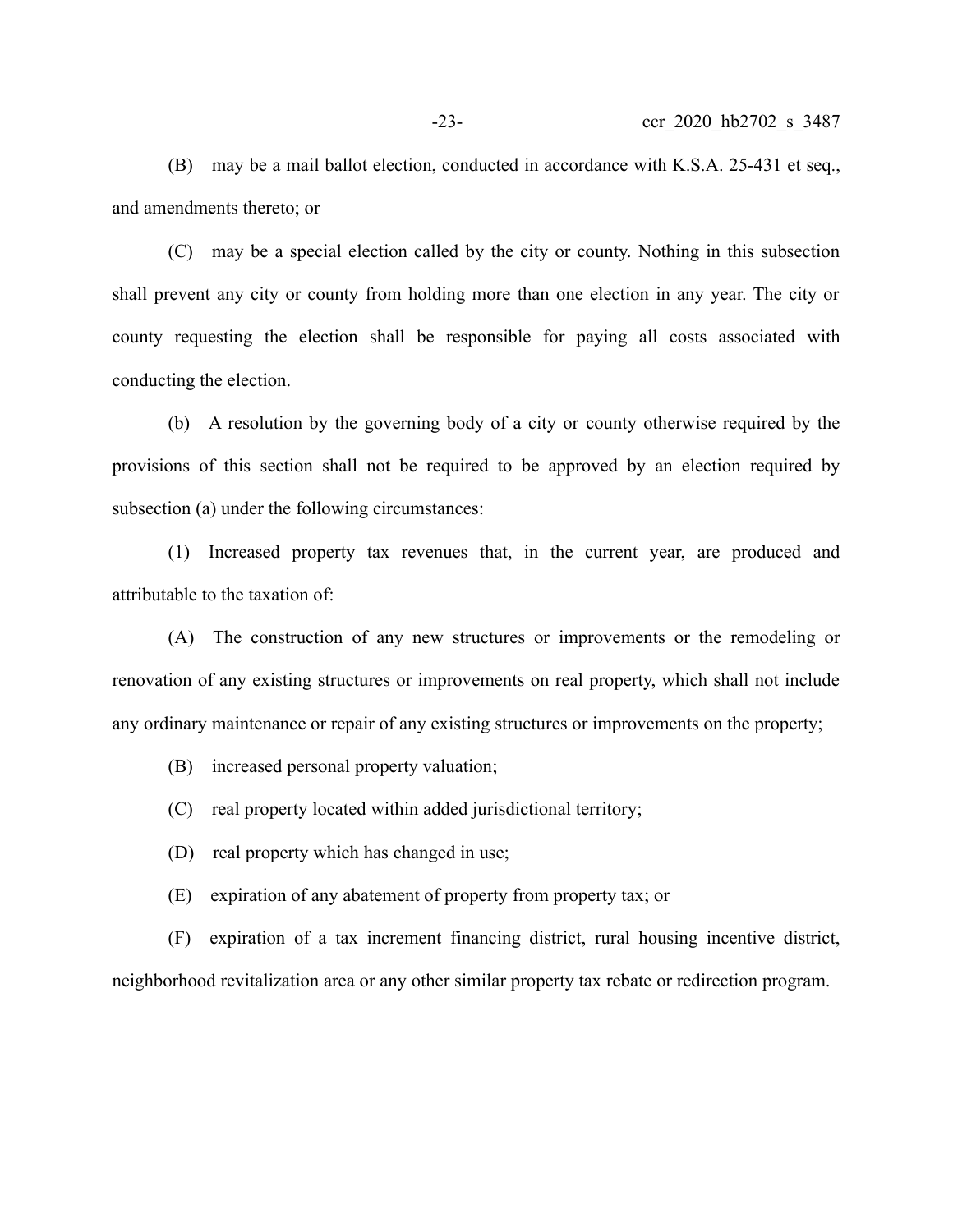(2) Increased property tax revenues that will be spent on:

(A) Bond, temporary notes, no fund warrants, state infrastructure loans and interest payments not exceeding the amount of ad valorem property taxes levied in support of such payments, and payments made to a public building commission and lease payments but only to the extent such payments were obligations that existed prior to July 1, 2016;

(B) payment of special assessments not exceeding the amount of ad valorem property taxes levied in support of such payments;

(C) court judgments or settlements of legal actions against the city or county and legal costs directly related to such judgments or settlements;

(D) expenditures of city or county funds that are specifically mandated by federal or state law with such mandates becoming effective on or after July 1, 2015, and loss of funds from federal sources after January 1, 2017, where the city or county is contractually obligated to provide a service;

(E) expenses relating to a federal, state or local disaster or federal, state or local emergency, including, but not limited to, a financial emergency, declared by a federal or state official. The board of county commissioners may request the governor to declare such disaster or emergency; or

(F) increased costs above the consumer price index for law enforcement, fire protection or emergency medical services.

(3) Any increased property tax revenues generated for law enforcement, fire protection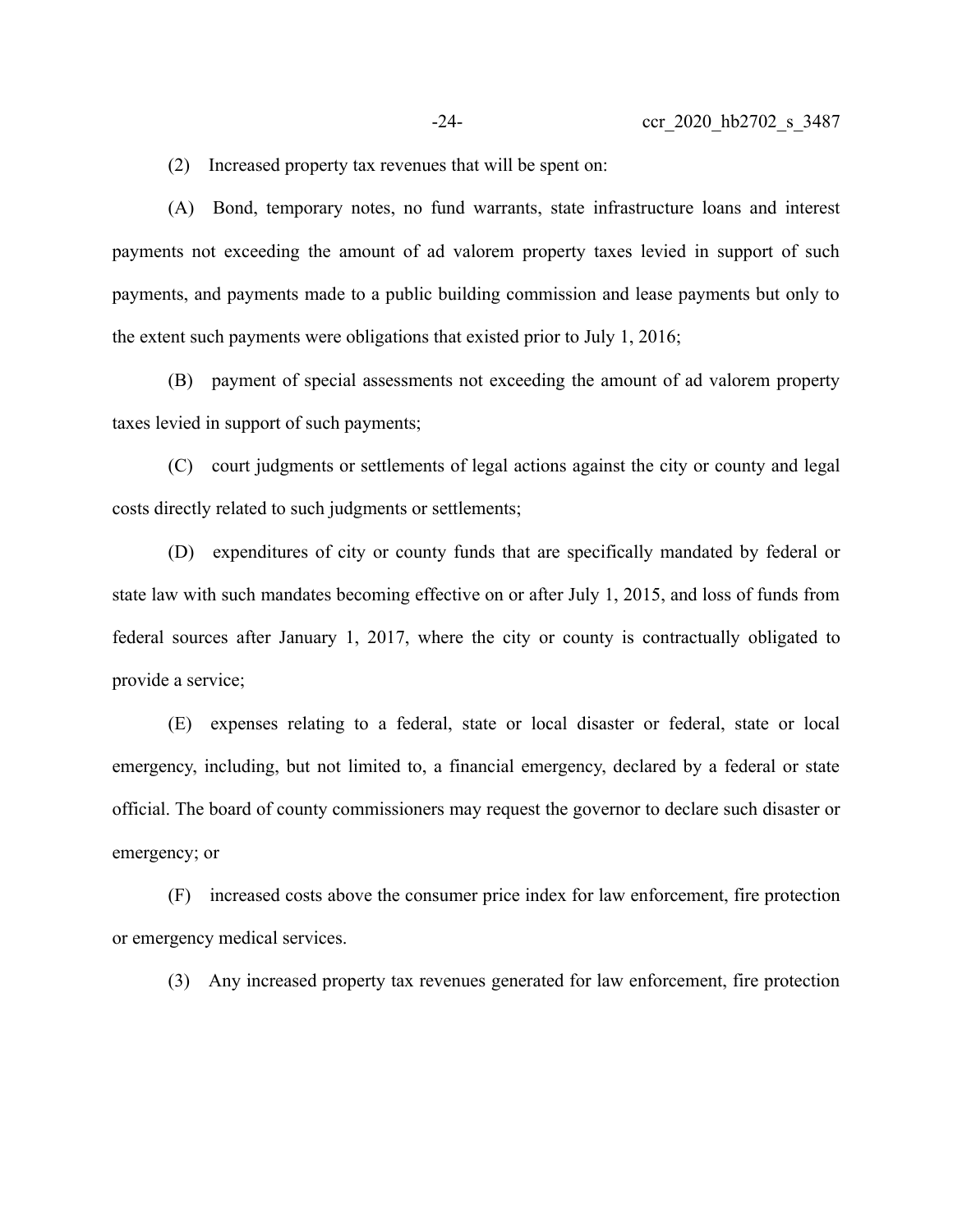or emergency medical services shall be expended exclusively for these purposes but shall not be used for the construction or remodeling of buildings.

(4) The property tax revenues levied by the city or county have declined:

(A) In one or more of the next preceding three calendar years and the increase in the amount of funding for the budget or appropriation from revenue produced from property taxes does not exceed the average amount of funding from such revenue of the next preceding three calendar years, adjusted to reflect changes in the consumer price index for all urban consumers as published by the United States department of labor for the preceding calendar year; or

(B) the increase in the amount of ad valorem tax to be levied is less than the change in the consumer price index plus the loss of assessed property valuation that has occurred as the result of legislative action, judicial action or a ruling by the board of tax appeals.

(5) Whenever a city or county is required by law to levy taxes for the financing of the budget of any political or governmental subdivision of this state that is not authorized by law to levy taxes on its own behalf, and the governing body of such city or county is not authorized or empowered to modify or reduce the amount of taxes levied therefore, the tax levies of the political or governmental subdivision shall not be included in or considered in computing the aggregate limitation upon the property tax levies of the city or county.

(6) Any tax levy increase as a result of another taxing entity being dissolved and all powers, responsibilities, duties and liabilities of the taxing entity have been transferred to a city located in the county in which the taxing entity is located, or to the county in which the taxing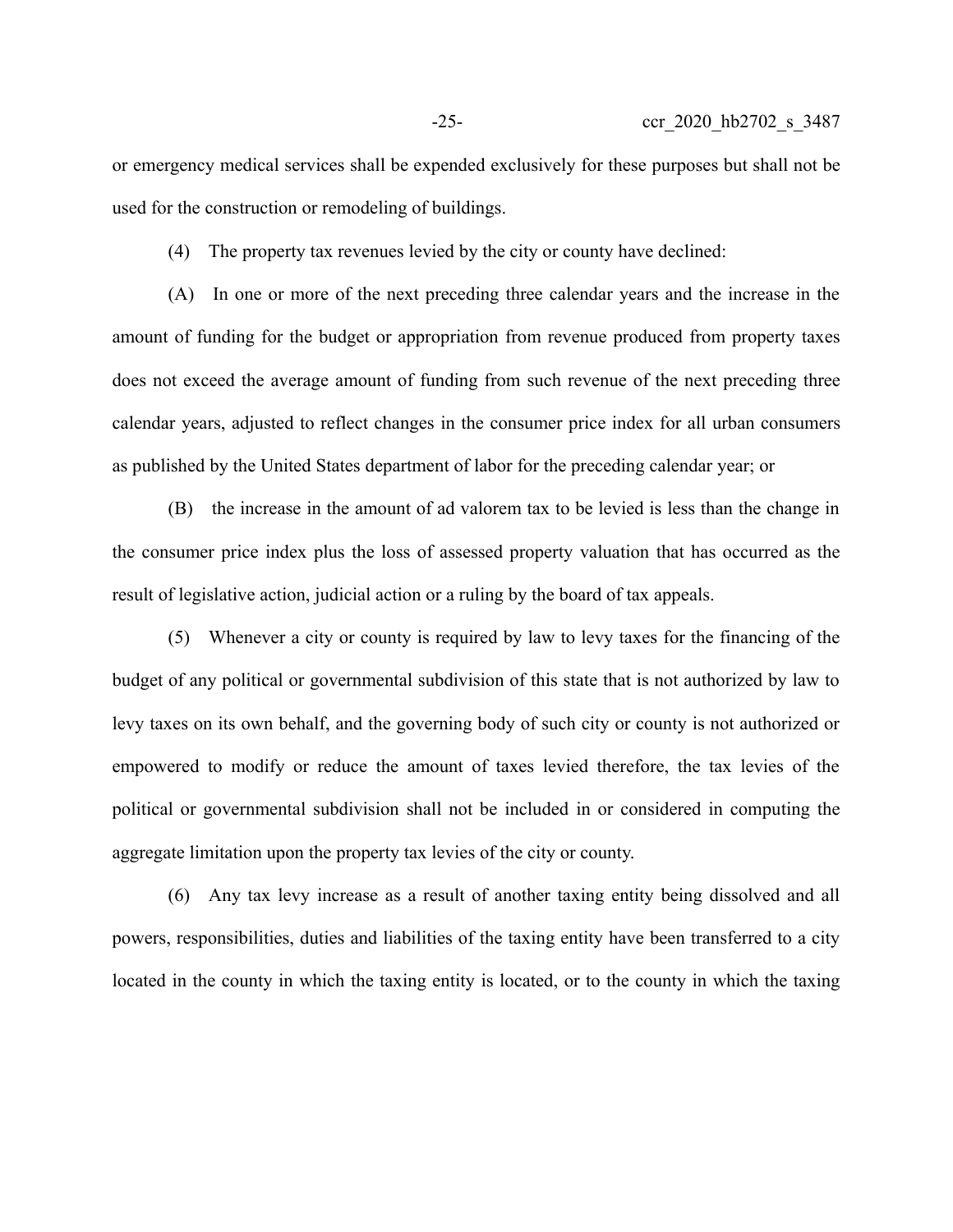entity is located, to carry on the function and responsibilities of the dissolved taxing entity, so long as the levy increase does not exceed the levy of the dissolved taxing entity.

Sec. 17. K.S.A. 79-2024 is hereby amended to read as follows: 79-2024. Notwithstanding any other provision of law to the contrary, the county treasurer of every county may accept partial payment of or establish a payment plan for delinquent or nondelinquent real property tax or personal property tax in accordance with payment guidelines established therefor by the county treasurer. Nothing in this section shall be construed to modify any consequences of untimely payment.

Sec. 18. K.S.A. 79-1110, 79-1460, 79-1801, 79-2024, 79-2302, 79-2303, 79-2925c, 79- 3221 and 79-3225 are hereby repealed.";

And by renumbering sections accordingly;

On page 1, in the title, in line 1, by striking all after "concerning"; by striking lines 2 and 3; in line 4, by striking all before the second "and" and inserting "taxation; relating to income tax, enacting the Kansas taxpayer protection act regulating paid tax return preparers, extending certain return filing and tax payment deadlines; property taxation, rates, truth in taxation and establishing notice and public hearing requirements prior to approval to exceed revenue neutral rate, discontinuing the city and county tax lid, time for payment of real property and personal property taxes, providing for waiver of interest and fees for late property tax payments for a certain period of time, extending the time for listing and publication of delinquent real estate subject to sale, prohibiting valuation increase of real property solely as the result of normal